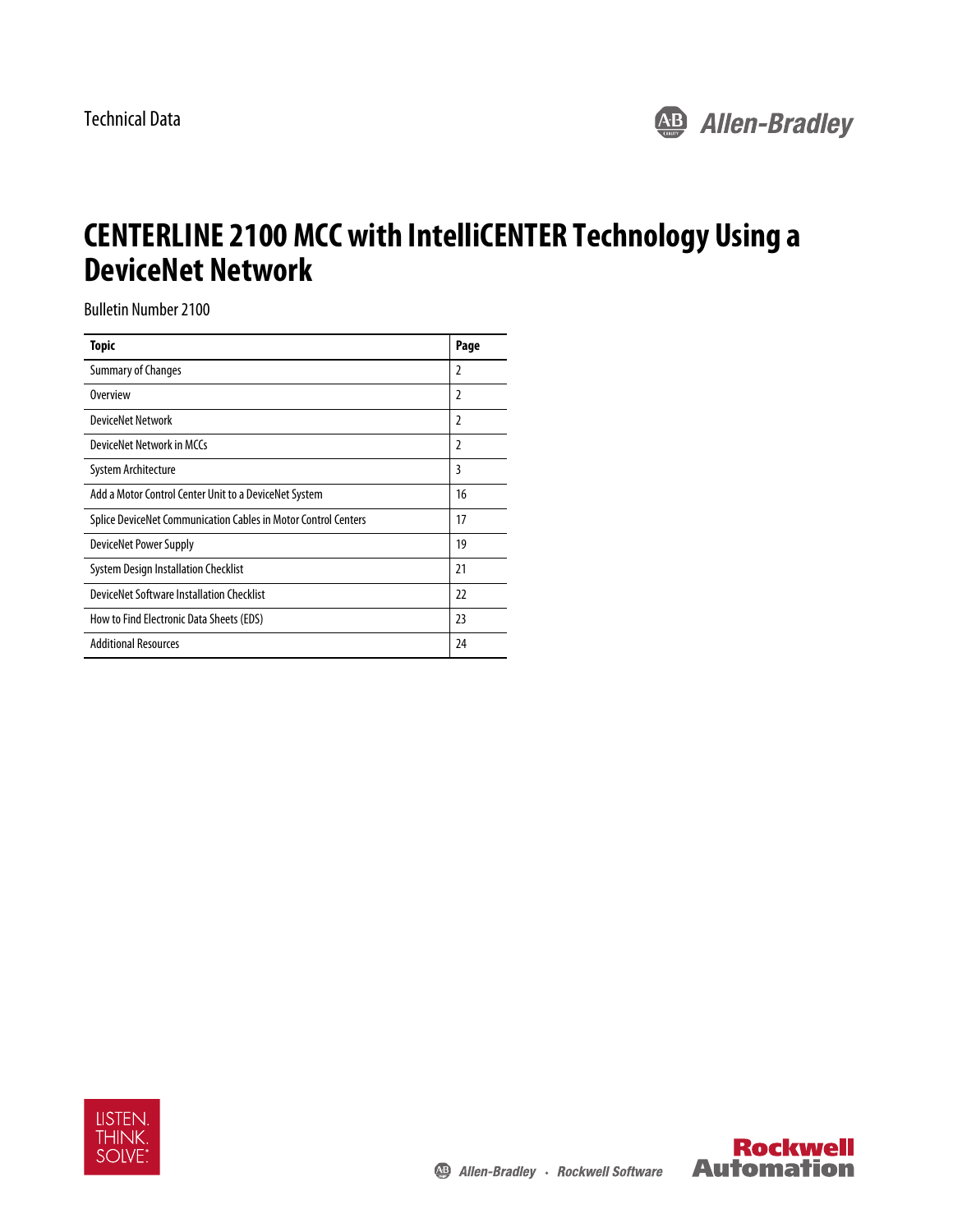# <span id="page-1-0"></span>**Summary of Changes**

This publication contains new and updated information as indicated in the following table.

| Topic                                                                                 | <b>Pages</b> |
|---------------------------------------------------------------------------------------|--------------|
| Updated references to the DeviceNet <sup>®</sup> Media Design and Installation Guide. | Throughout   |
| Updated product offerings.                                                            | Throughout   |
| Updated the Additional Resources table.                                               | 24           |

# <span id="page-1-1"></span>**Overview**

This document describes cable system construction and components that are associated with a DeviceNet network that is factory-installed in Bulletin 2100 CENTERLINE $\degree$  and IntelliCENTER $\degree$  motor control centers (MCCs).

**ATTENTION:** Before performing any service or maintenance activities on MCC sections, disconnect all power sources.

# <span id="page-1-2"></span>**DeviceNet Network**

The DeviceNet network is a low-cost communication link to connect industrial devices (such as limit switches, photoelectric sensors, motor starters, push buttons, variable-frequency drives, and operator interfaces) to a network and minimize time-consuming and costly hardwiring.

A DeviceNet network is a simple, open networking solution based on the Producer/Consumer model. This technology allows for real-time control, data exchange, configuration capabilities, and collection of data at regular intervals or on demand. The network specifications and protocol are open—managed by the Open DeviceNet Vendor Association (ODVA)—meaning that vendors are not required to purchase hardware, software, or licensing rights to connect devices to a system. There are over 300 vendors offering DeviceNet products with over a half million installed nodes worldwide.

# <span id="page-1-3"></span>**DeviceNet Network in MCCs**

The DeviceNet network is ideally suited for MCC applications regarding cost and performance. This document details the applications of the DeviceNet network in MCCs, including cable system construction and common DeviceNet components.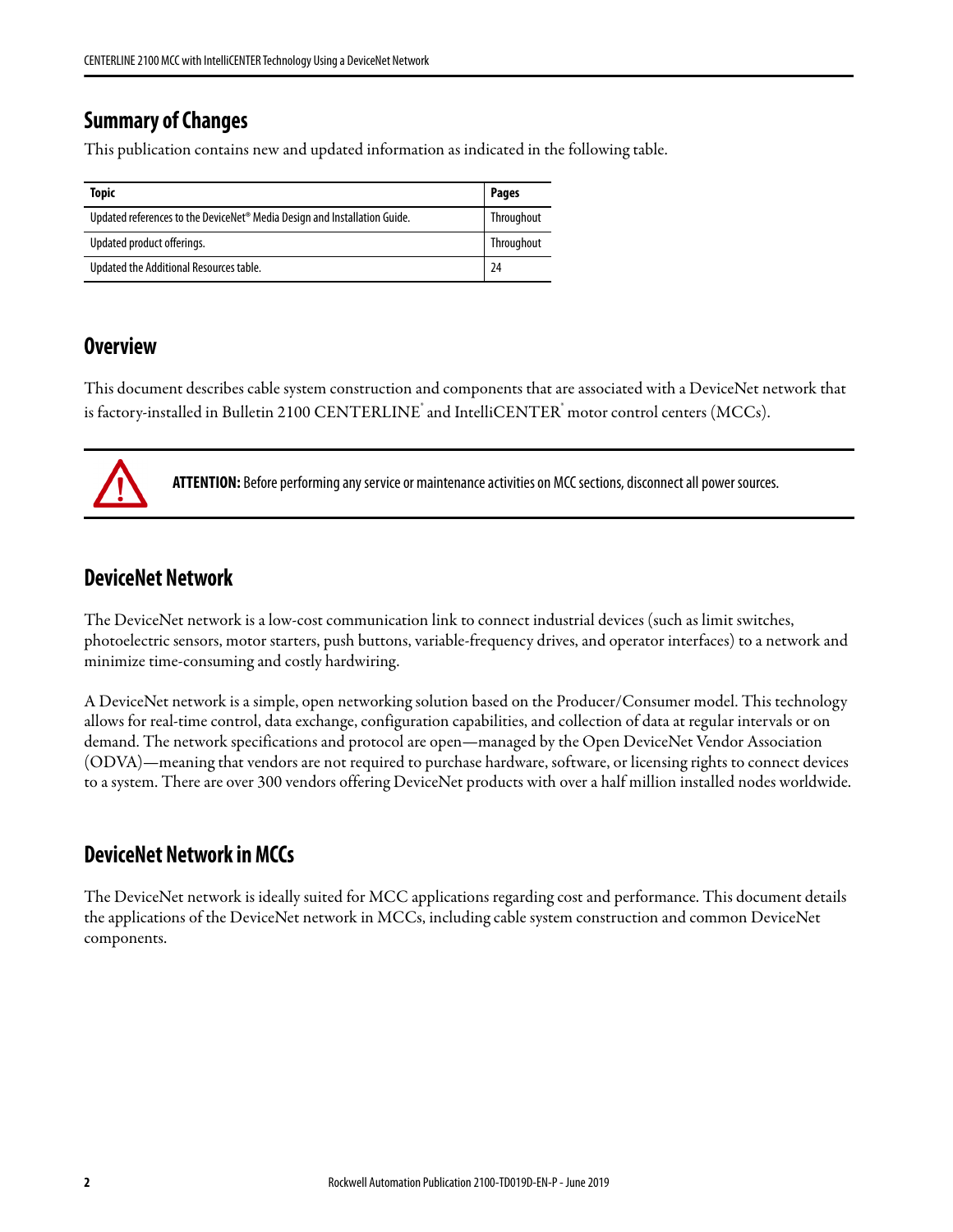# <span id="page-2-0"></span>**System Architecture**

When designing DeviceNet systems, it is necessary to consider the following factors:

- Node count
- Cable type and lengths
- Terminating resistors with internal and external devices

# **Node Count**

A DeviceNet network can accommodate 64 nodes. Typically, three nodes are reserved for the scanner, personal computer, and a new device.

Performance, needs, and future expandability also affect node count. Use this table to set node count guidelines.

| <b>Communication Rate</b> | <b>Nodes - DeviceNet MCC</b> | <b>Nodes IntelliCENTER MCC</b> |
|---------------------------|------------------------------|--------------------------------|
| 125 kBd                   | 50                           | Not Supported                  |
| 250 kBd                   | 50                           | 35                             |
| 500 kBd <sup>(1)</sup>    | 50                           | 50                             |

(1) To achieve maximum performance of an IntelliCENTER MCC, use 500 kBd.

# **Cable Length Limitations**

Cable lengths are calculated for two types of cables: trunk and drop. A trunk cable is all cable directly between terminating resistors. All other cable is a drop cable.

| <b>Communication Rate</b> | Trunk           | Drop <sup>(2)</sup> |
|---------------------------|-----------------|---------------------|
| 125 kBd                   | 1378 ft (420 m) | 512 ft (156 m)      |
| 250 kBd                   | 656 ft (200 m)  | 256 ft (78 m)       |
| 500 kBd <sup>(1)</sup>    | 246 ft (75 m)   | 128 ft (39 m)       |

(1) To achieve maximum performance of an IntelliCENTER MCC, use 500 kBd.

(2) No single drop can exceed 20 ft (6 m) in length.

# **Equipment Necessary for Connecting the Computer**

The following is the equipment that you need to connect your computer through your network.

- Laptop computer: 1784-U2DN USB to DeviceNet cable or 1784-PCD DeviceNet personal computer interface card and 1784-PCD1 cable
- Desktop computer: 1784-U2DN USB to DeviceNet cable or 1784-PCID DeviceNet personal computer interface card
- RS-232 interface (reduced performance): 1770-KFD module
	- **TIP** See the device user manual to set the communication rate.
	- **TIP** A 2100H-ICPC120 patch cable is necessary to connect the interface (laptop, desktop, RS-232) to IntelliCENTER MCC wireway.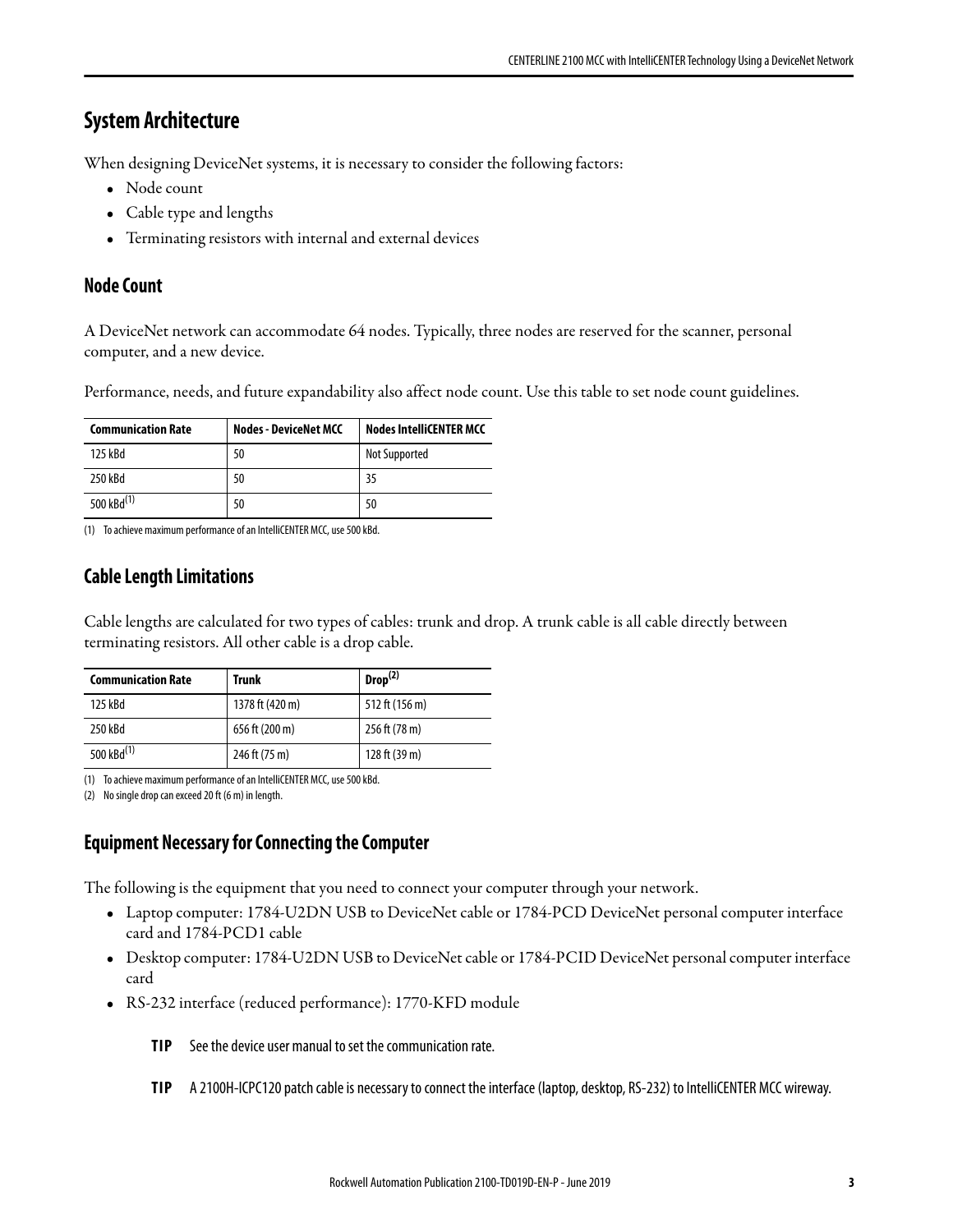### **Trunk Cable Routing - Series M Sections**

Series M sections are manufactured May 2001 and later.

The DeviceNet trunk line assembly is typically mounted in a channel above the horizontal power bus bars. If a neutral bus is mounted in the upper channel, the trunk line assembly is mounted below the horizontal power bus bars. The trunk line continues vertically, behind the vertical wireway, joined to the horizontal portion via a DeviceNet connector.

In a standard MCC section, the vertical segment of trunk line has six DeviceNet network ports that are directly connected to it, built into the back of the vertical wireway. Units with communicating devices have a DeviceNet drop line from the device, plugged into the ports. Each port is independent, which allows any unit to be plugged in and removed without affecting adjacent units. If a unit with a communicating device occupies a full section, only one DeviceNet port is supplied.

The trunk line terminates with a DeviceNet plug on the left side and a receptacle on the right side. It is accessible from any unattached side of a section by removing the center end cover plate.



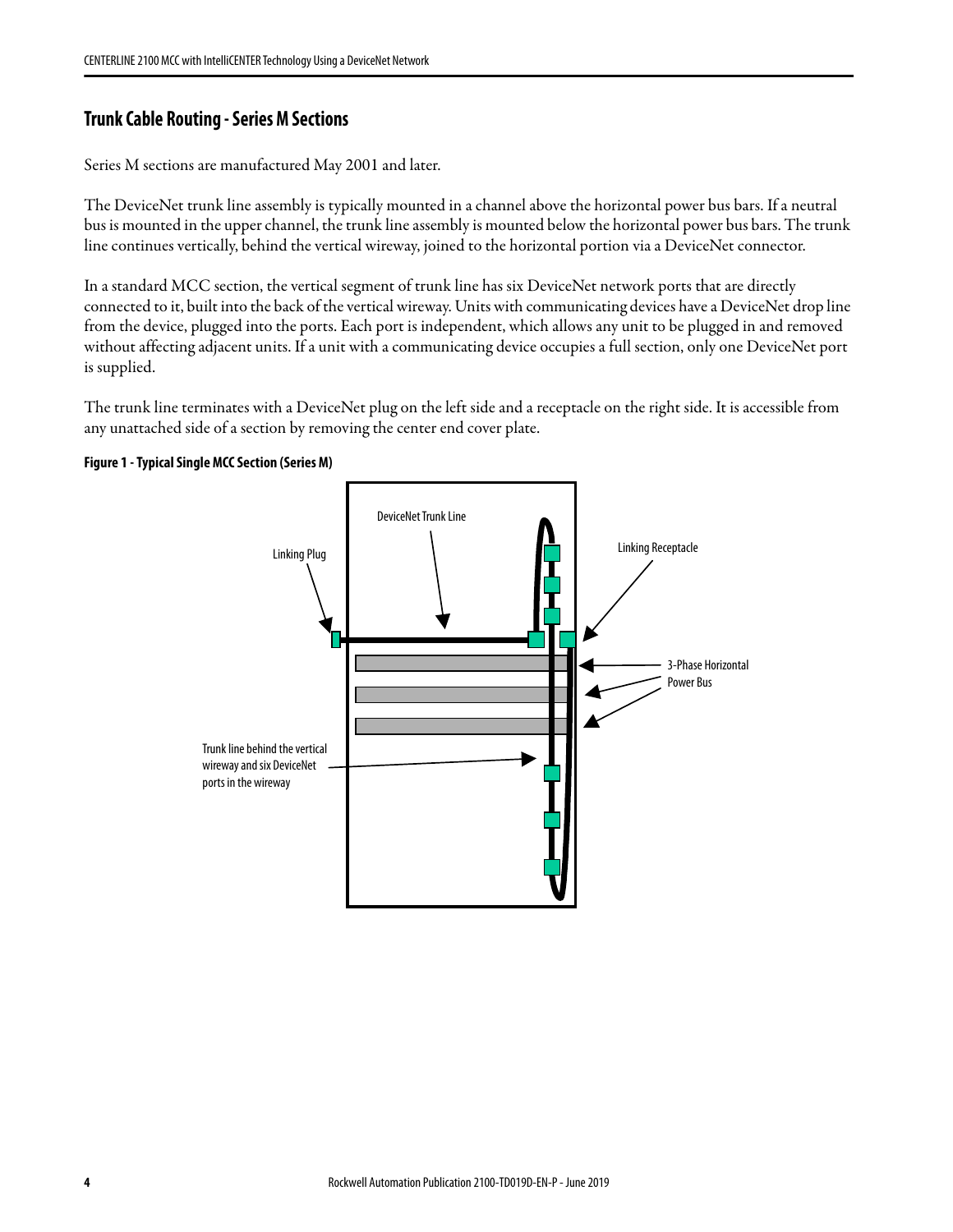# **Trunk Cable Routing - Series L Sections**

Series L Sections were manufactured through May 2001.

The **DeviceNet trunk line assembly** typically is mounted in a channel above the horizontal power bus bars. If a neutral bus is mounted in the upper channel, the trunk line assembly is mounted below the horizontal power bus bars.

The **DeviceNet drop line** is located behind the vertical wireway and attaches to the trunk line via a DeviceNet connector. It has six DeviceNet ports that are directly connected to it that are built into the back of the vertical wireway. Units with connecting devices have a **DeviceNet drop line** from the device that plugs into the ports. Each port is independent, which allows any unit to be plugged in and removed without affecting adjacent units. If a communicating device is present in a unit that occupies a full section, one DeviceNet port is supplied.

The trunk line terminates with a DeviceNet plug on the leftmost side and a receptacle on the rightmost side of a shipping block. It is accessible from the unattached left and right sides of a shipping block by removing the center end cover plate.





#### Determine Cable Lengths

To help determine cable lengths for your application, each MCC is shipped with documentation that identifies the trunk and drop length that is used within the MCC.

#### **DeviceNet Network Specifications**

| NETWORK NUMBER: 01        | <b>CURRENT DRAW: 2.115 A</b>       |
|---------------------------|------------------------------------|
| BAUD RATE: 500 kBps       | CUMULATIVE DROP LENGTH: 40.30 ft.  |
| TOTAL NUMBER OF NODES: 16 | CUMULATIVE TRUNK LENGTH: 93.70 ft. |

NOTE - The cumulative length of the trunk and drop cables determine the maximum baud rate of the DeviceNet system.

– 500 kB if the cumulative trunk length is less than 246 ft. (75 m) and the cumulative drop length is less than 128 ft. (39 m).

– 250 kB if the cumulative trunck length is less than 656 ft. (200 m) and the cumulative drop length is less than 256 ft. (78 m).

– 125 kB if the cumulative trunk length is less than 1378 ft. (420 m) and the cumulative drop length is less than 512 ft. (156 m).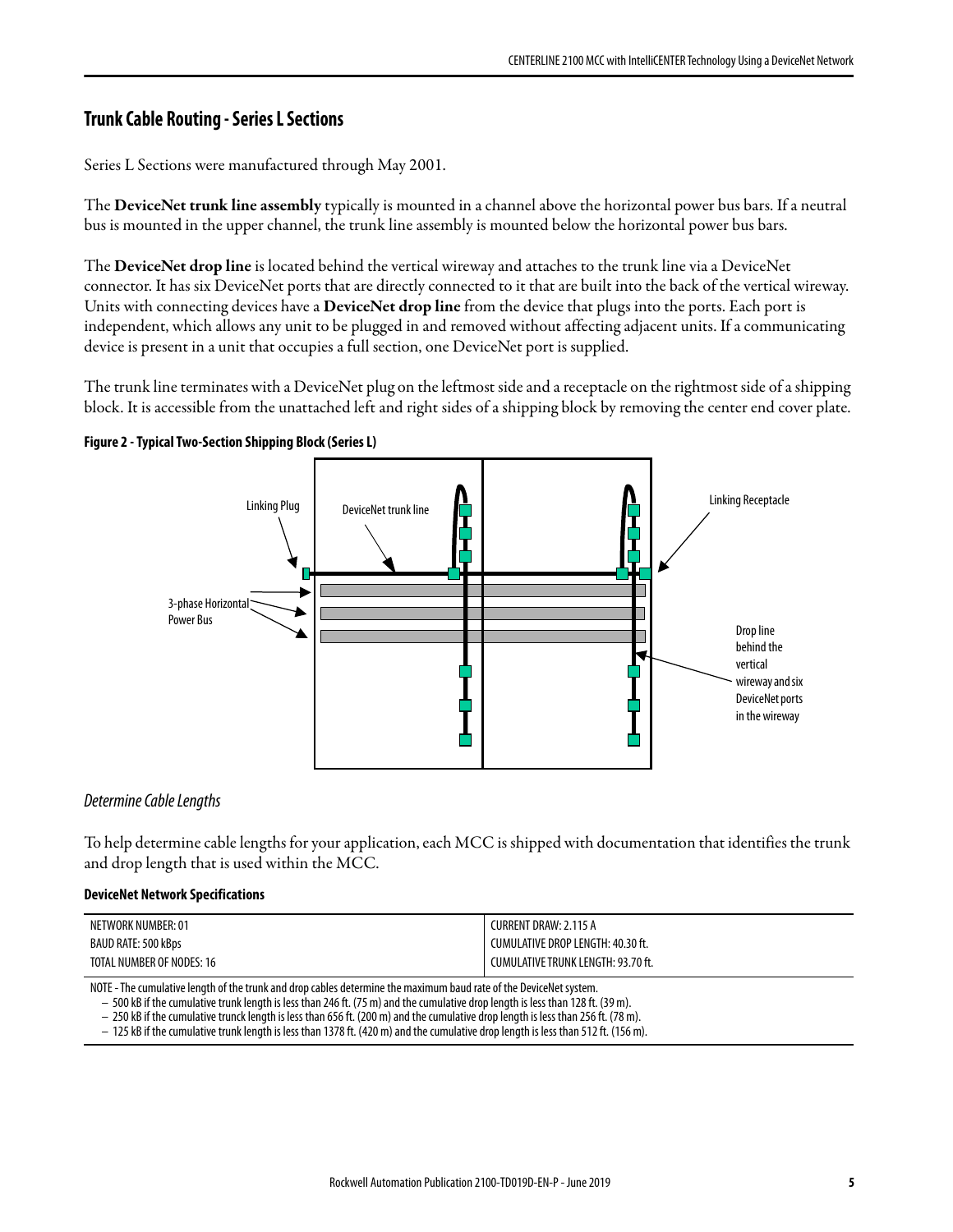### <span id="page-5-0"></span>Calculate Cable Lengths

You can calculate cable lengths by using the following guidelines:

- Series L MCC
	- Two feet trunk per section (exclude frame-mounted sections)
	- Seven feet drop per section (plus unit drop cables)
- Series M MCC
	- 14 feet trunk per section (exclude frame-mounted sections)
	- If you use a terminating resistor or extend the trunk from the top port: Add three feet drop and subtract three feet trunk
	- If you use a terminating resistor or extend the trunk from the bottom port: Add five feet drop and subtract five feet trunk
- All series
	- Three feet trunk for each frame-mounted section
	- Measure each unit drop cable or estimate 2 feet per unit drop cable
	- Add all trunk and drop cable lengths external to the MCC

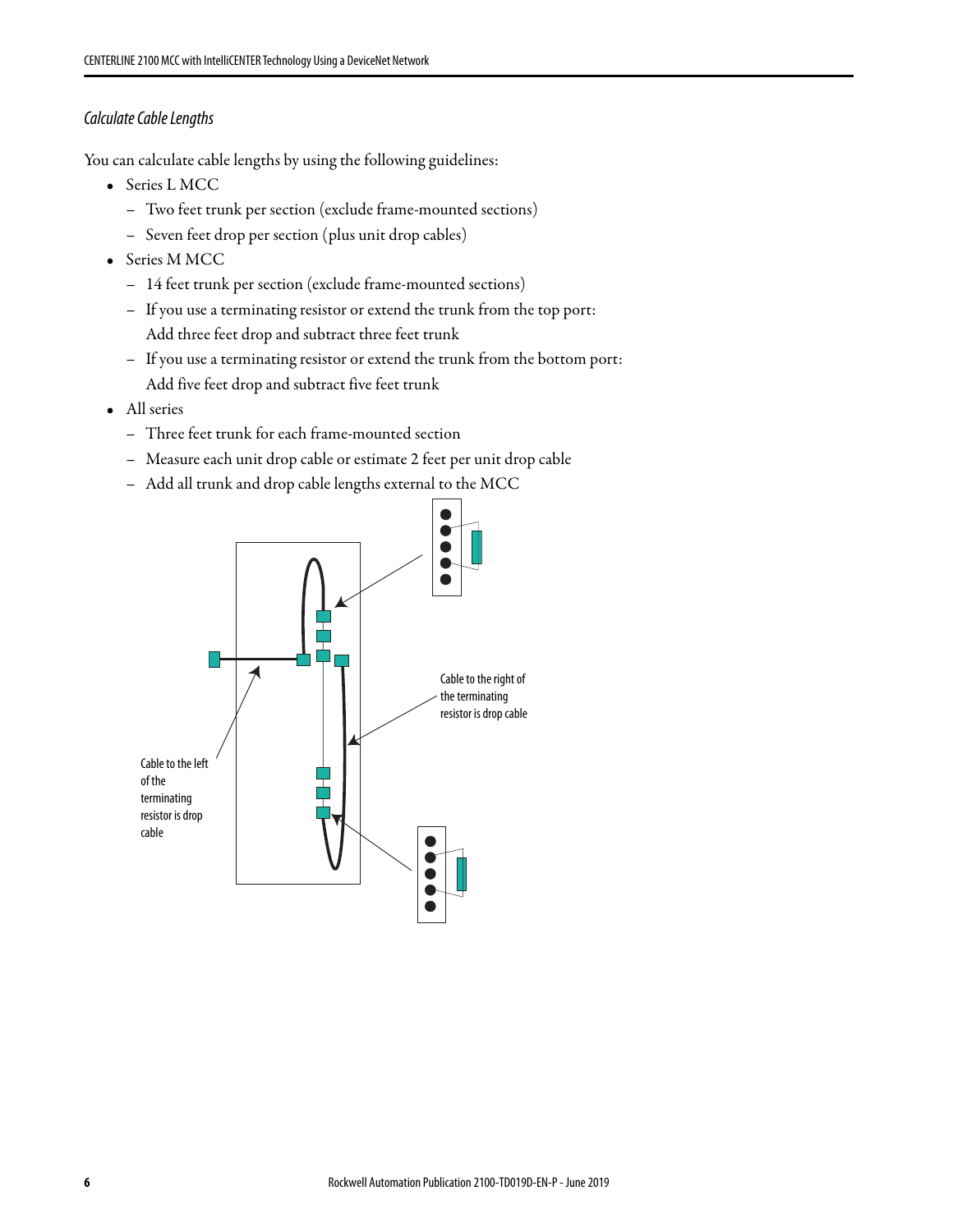### MCC Cable Types



**ATTENTION:** Do not apply high voltage to any installed DeviceNet cable system or its connectors. The high voltage can destroy internal capacitors in the connectors. Insulation resistance tests can damage the internal capacitors.



**ATTENTION:** You can use the Rockwell Automation media checker (catalog number 1788-MCHKR) with MCC DeviceNet installations. The cable length calculation is not accurate because of the internal capacitors in the connectors.

Three types of media (cable) are used in MCCs for DeviceNet communication:

| <b>Type</b>        | Flat<br>• Class 1, 600 Volts, 8 amps<br>• 4 conductor-unshielded                     | Round<br>• Class 1, 600 Volts, 8 amps<br>4 conductor—unshielded | Round<br>• Class 1, 600 Volts, 8 amps<br>4 Conductor—shielded |
|--------------------|--------------------------------------------------------------------------------------|-----------------------------------------------------------------|---------------------------------------------------------------|
| <b>Use</b>         | Trunk lines (and drop lines in series L sections)                                    | Connects units to DeviceNet ports (unit drop<br>lines)          | Trunk line to extend trunk beyond MCC                         |
| <b>Part Number</b> | 1485C-P1E75 (75 m spool)<br>1485C-P1E200 (200 m spool)<br>1485C-P1E420 (420 m spool) | 2100H-DNRC1 (50 m spool)                                        | Belden 7897A, 7896A<br>1485C-P1BS75 (75 m spool)              |









**ATTENTION:** If the cable has a shield, it must be grounded at one end only.

**IMPORTANT** We do not recommend the use of both Class 1- and Class 2-rated cables within the same DeviceNet system. These two cable types are not compatible because the following properties are different:

- Insulation class
- Overcurrent protection requirements
- Network transmission

The use of Class 1- and Class 2-rated cables within the same DeviceNet system can result in application, code, and communication issues.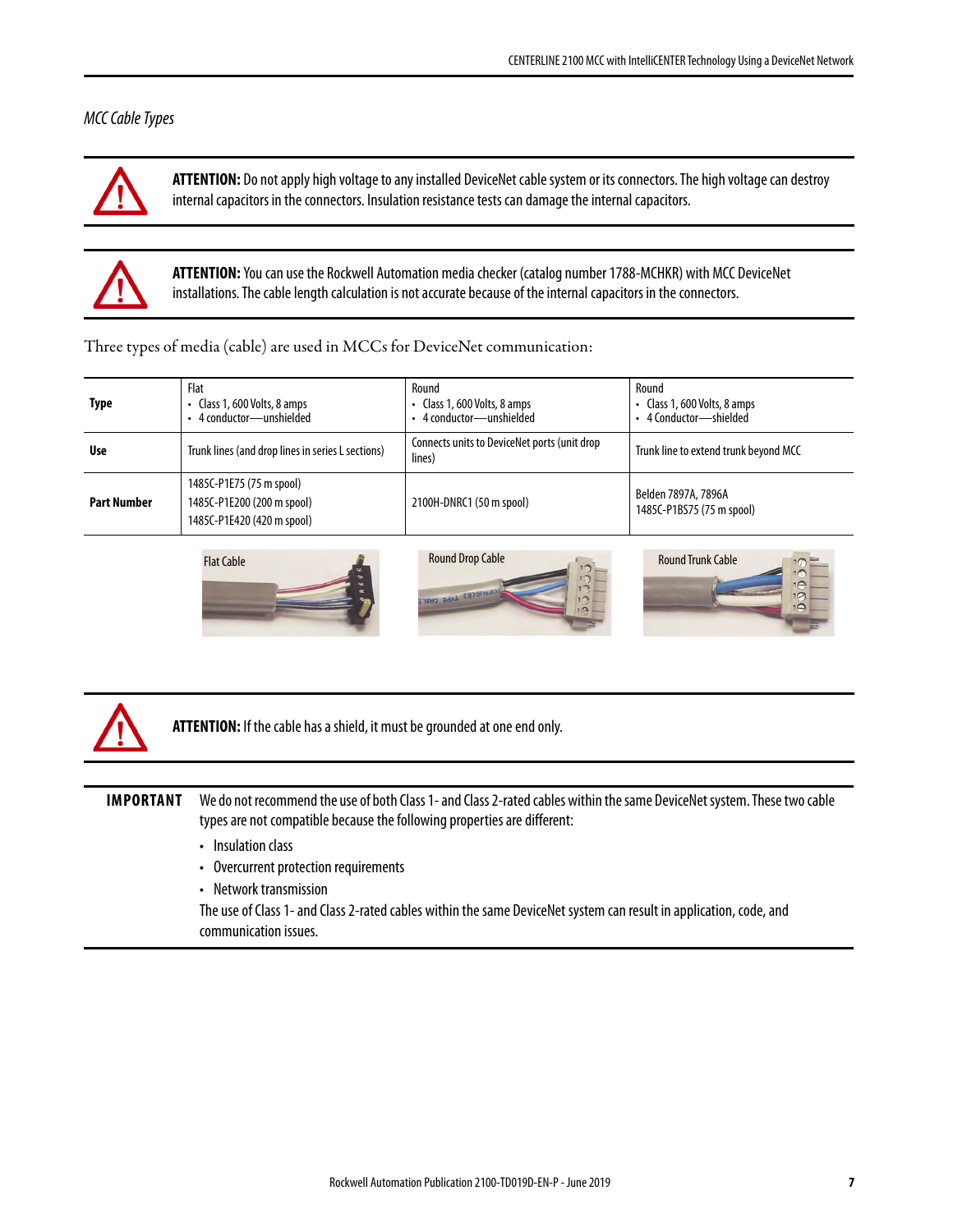### <span id="page-7-1"></span>**Terminating Resistors**

**ATTENTION:** Before performing any service or maintenance activities on MCC sections, disconnect all power sources.

Terminating resistors are necessary at the ends of trunk lines to reduce reflections of the communication signals on the network. Terminating resistors must be equal to 121 ohms 1%, 1/4 W, metal film (terminating resistor part number 1485A-C2).

**IMPORTANT** The DeviceNet network operates correctly only when there are exactly two terminating resistors, one at each end of the trunk line.

MCC line-ups ship with a clear bag that contains two, five-terminal plug connectors with terminating resistors installed and two DeviceNet splitter connectors (kit part number 2100H-DNTR1). The resistors are inserted in the second terminal from each end (connected to the white and blue conductors) of both plugs (See [Figure 3](#page-7-0)). The DeviceNet splitter connector is used to plug two DeviceNet connectors into one wireway port.

#### <span id="page-7-0"></span>**Figure 3 - Five-terminal Plug Connector, Plug Number 22112-215-01, with Jack Screws**

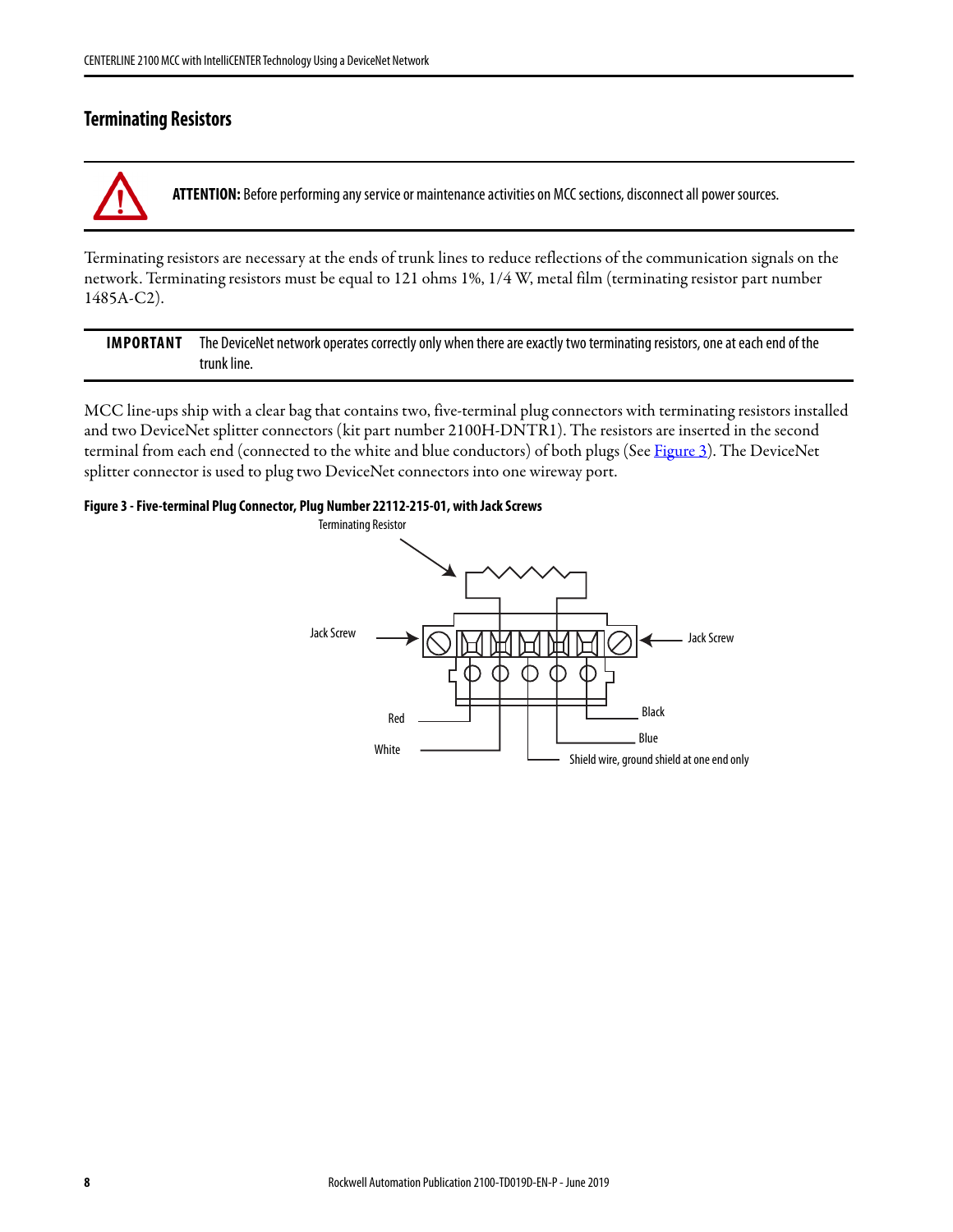The bag is attached to a wireway tie bar, in the vertical wireway of the section that contains documentation (identified by a label on the horizontal wireway cover of this section). The vertical wireway door of this section also has a label to identify the kit location: 'DEVICENET TERMINATING RESISTOR KIT LOCATED BEHIND THIS DOOR' [\(Figure 4](#page-8-0)). If the section does not contain a vertical wireway, the bag is attached to a wireway tire bar on the right side of the section and the label is on the door of the section.

#### <span id="page-8-0"></span>**Figure 4 - DeviceNet Terminating Resistor Kit**

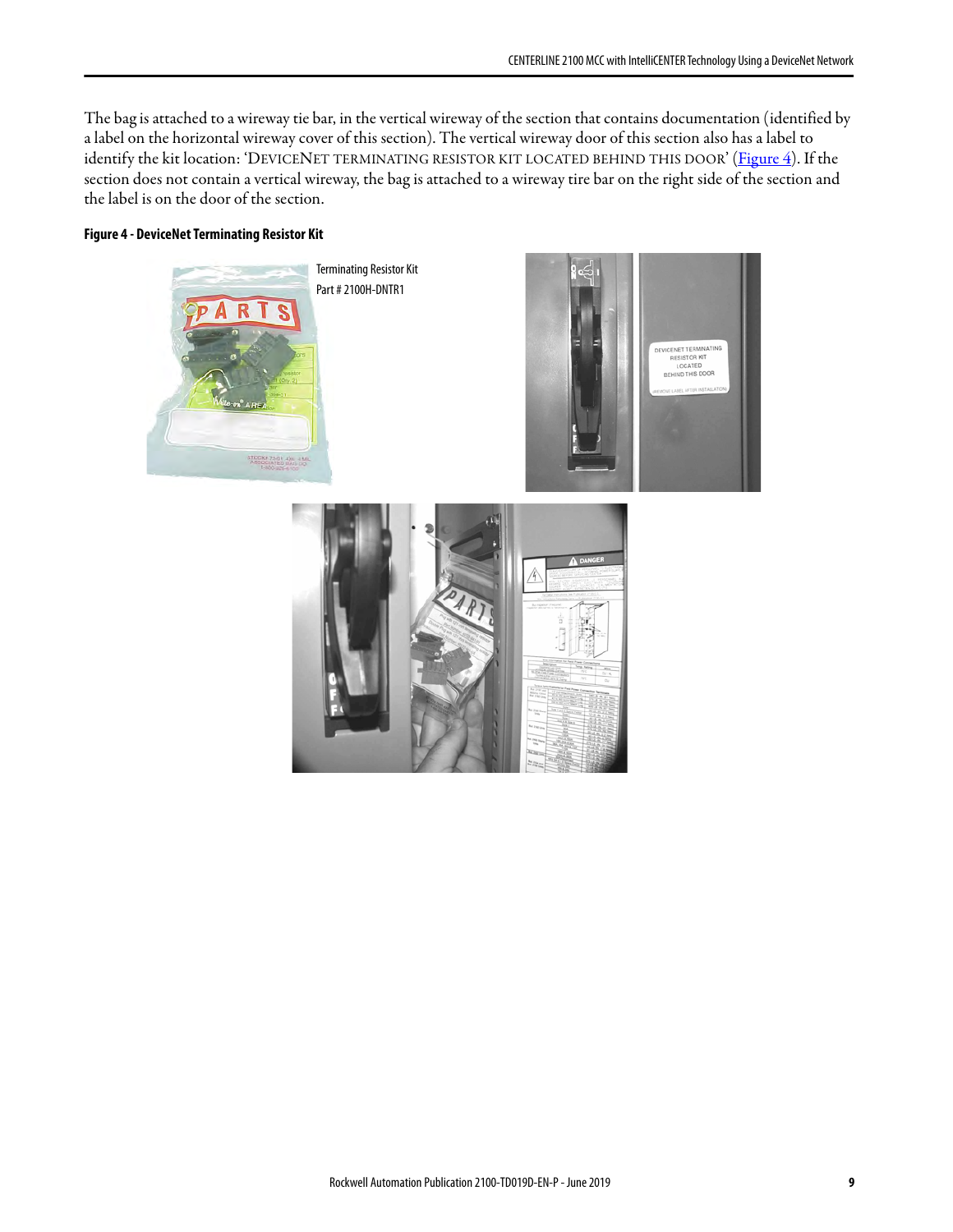### **Guidelines to Install Terminating Resistors**

When you install terminating resistors, apply these two rules:

- 1. Use only two terminating resistors in any network.
- 2. Install terminating resistors at the ends (communication and/or physical) of the trunk line.

Incorrect placement of terminating resistors and/or the use of more than two resistors causes improper network operation and results in communication losses.

For visibility, accessibility, and safety, the ideal locations for terminating resistors within a DeviceNet MCC are the vertical wireway ports closest to the physical ends of the total trunk line.

- In a leftmost section, this location is the topmost port.
- In a rightmost section, this location is the bottommost port.

When connecting a DeviceNet MCC to remote equipment, the trunk line can end at a device, such as a PLC card. In these instances, install a terminating resistor in the final connector to that device.



**IMPORTANT** The portion of the MCC trunk line that is to the left of the leftmost terminating resistor and to the right of the rightmost terminating resistor is considered drop cable and must be included in the total drop cable calculations. See Calculate Cable [Lengths](#page-5-0).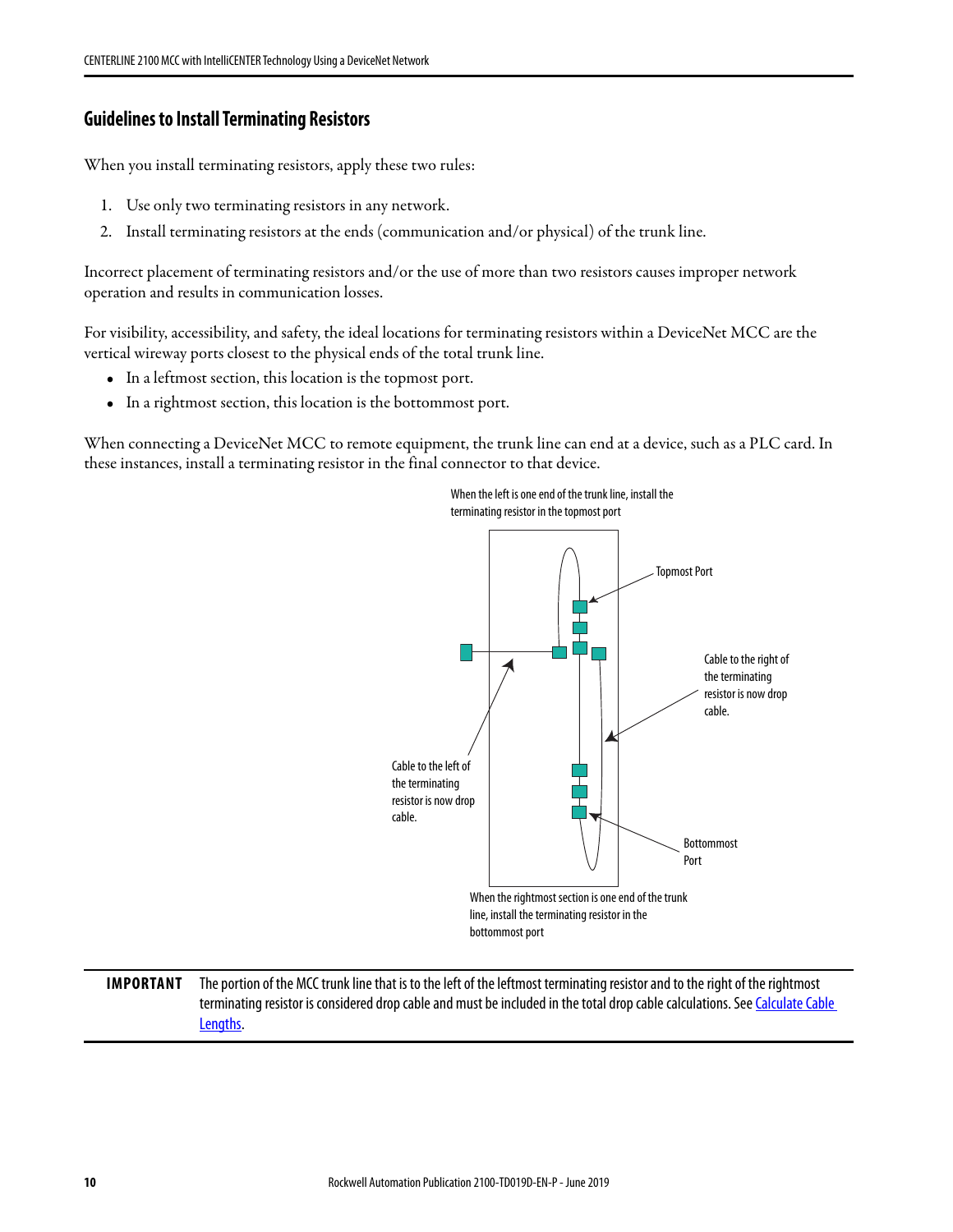# **Installing Terminating Resistor Examples**

When you install resistors, determine the type of DeviceNet architecture. There are two types of architecture:

- All devices internal to the MCC
- Devices internal and external to the MCC

### Installing Terminating Resistors with all Devices Internal to the MCC

This architecture is the simplest. Since all devices are internal to the MCC, no special wiring is necessary.

[Figure 5](#page-10-0), [Figure 6,](#page-11-0) and [Figure 7](#page-11-1) show typical designs and placements of terminating resistors.

[Figure 5](#page-10-0) shows an MCC with a DeviceNet scanner that is located in a section with no plug-in units. In this section, there are no wireway plugs.



#### <span id="page-10-0"></span>**Figure 5 - DeviceNet Scanner Installed in a Section; No Other Plug-in Units One DeviceNet Network**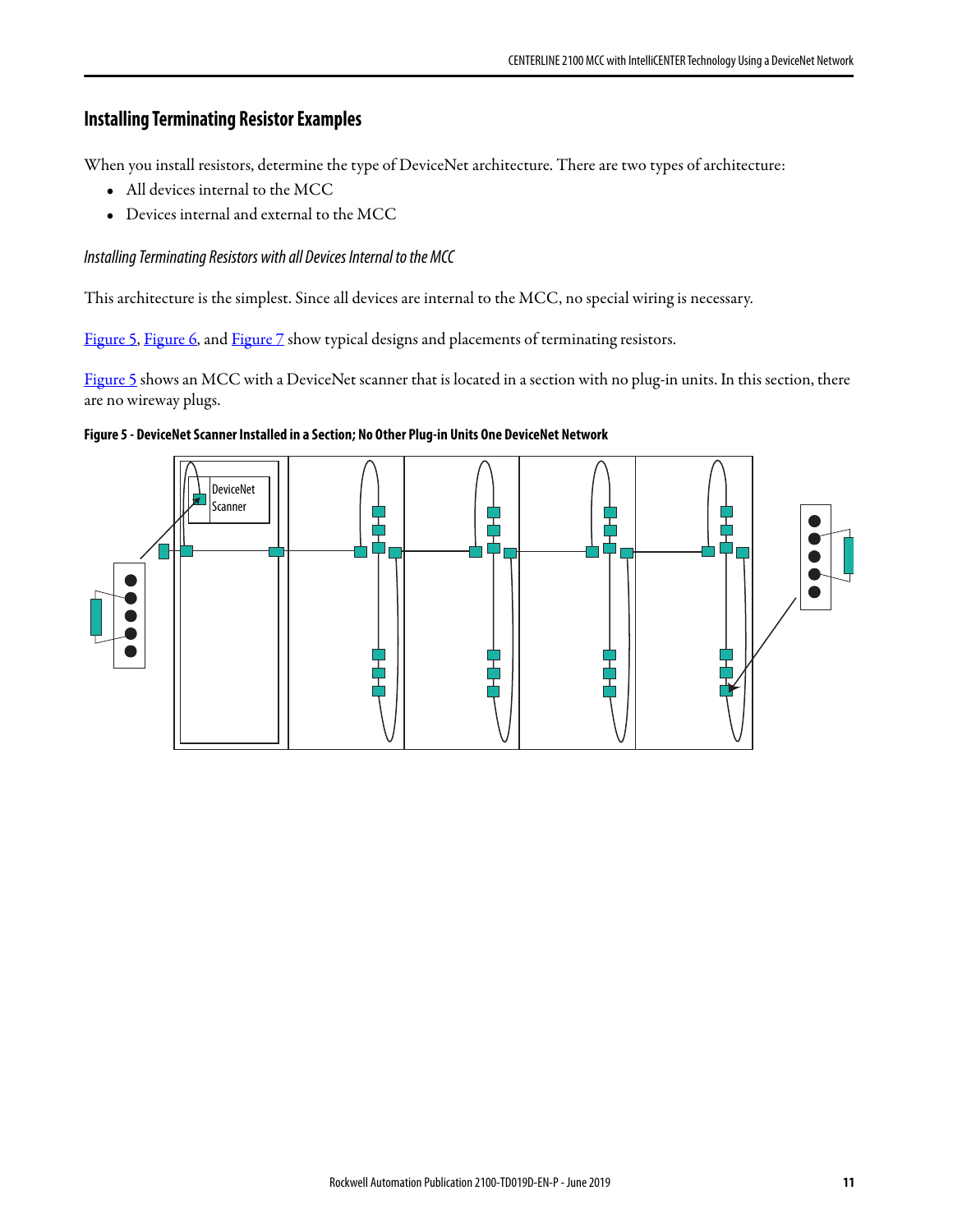[Figure 6](#page-11-0) shows a typical MCC with the DeviceNet scanner that is located in a plug-in unit.

<span id="page-11-0"></span>



[Figure 7](#page-11-1) shows an MCC with two DeviceNet scanners and two different networks. When an MCC has two networks, four terminating resistors are needed.

#### <span id="page-11-1"></span>**Figure 7 - DeviceNet Scanner Installed in a Plug-in Unit Two DeviceNet Networks**

First DeviceNet Network Second DeviceNet Network

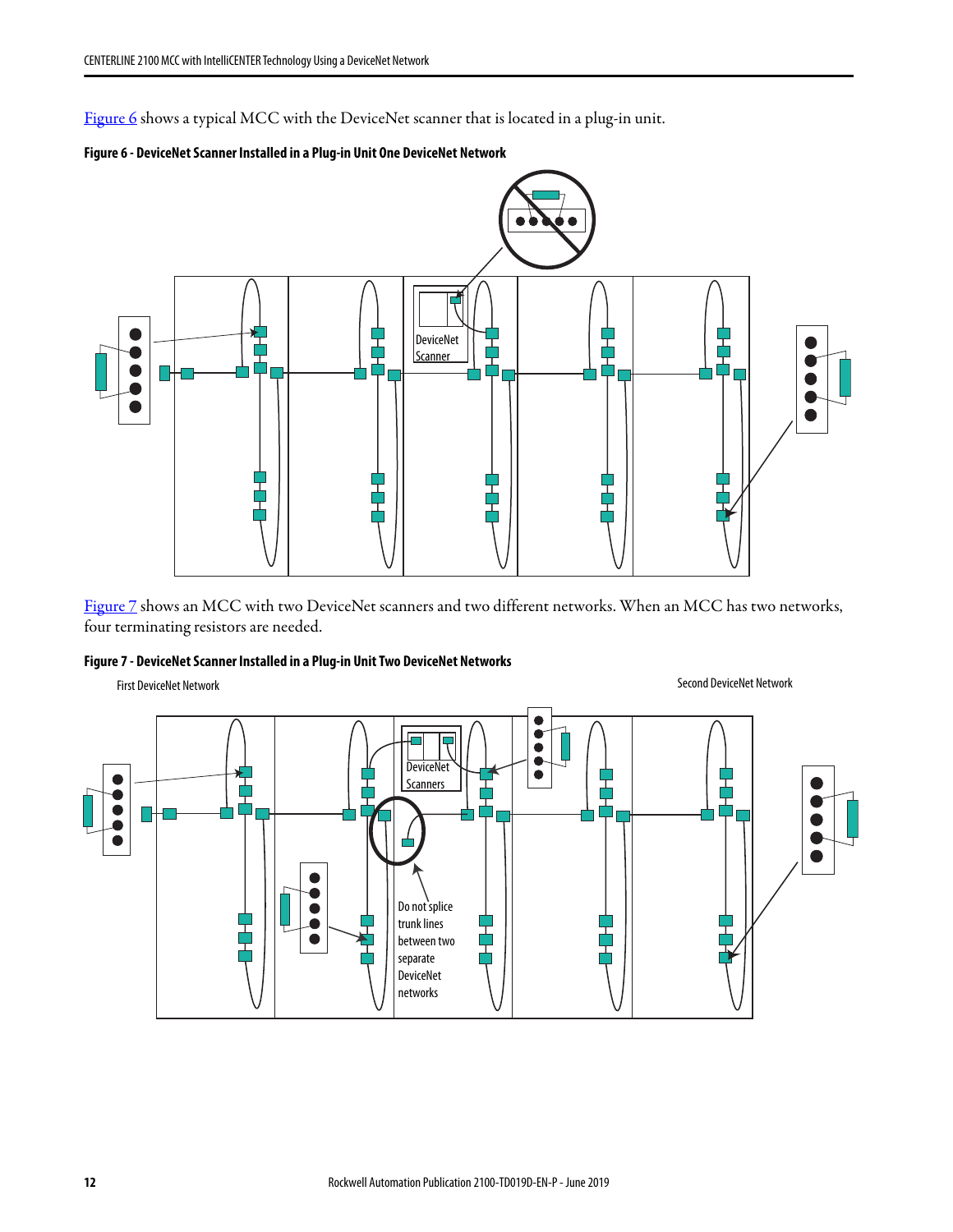Installing Termination Resistors with Devices Internal and External to the MCC

This architecture is more complex, because external devices must be wired to the internal network of the MCC. Careful attention must be given to the type of cable that is selected and the method of installation.

[Figure 8](#page-12-0), [Figure 9,](#page-13-0) [Figure 10](#page-14-0) and [Figure 11](#page-14-1) show where to place the terminating resistors when you use external devices.

[Figure 8](#page-12-0) has a DeviceNet scanner remote from the MCC. In this example, the cable from the scanner to the MCC wireway port is an extension of the DeviceNet trunk.

#### <span id="page-12-0"></span>**Figure 8 - DeviceNet Scanner Remote from MCC One DeviceNet Network**

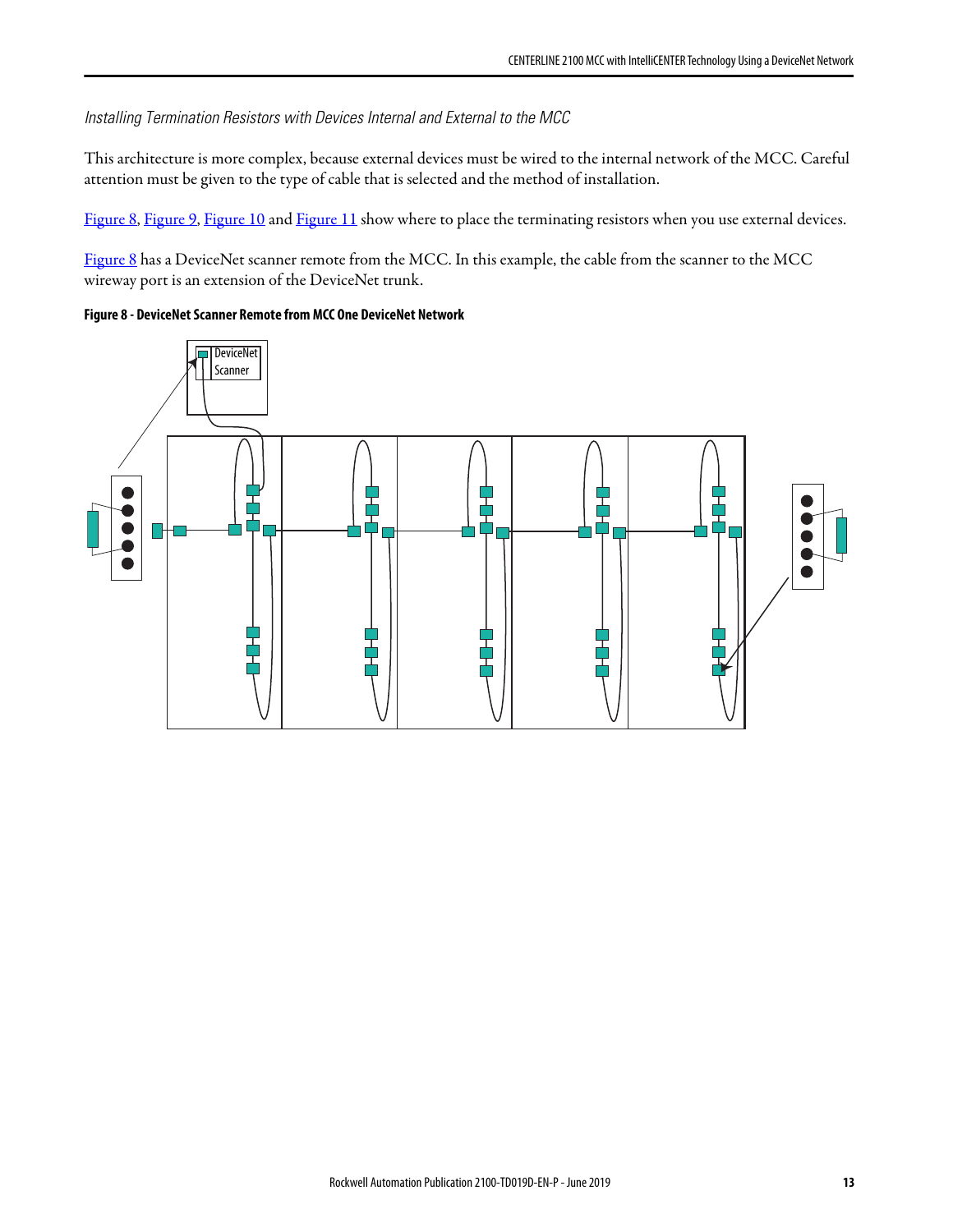[Figure 9](#page-13-0) shows one MCC with two DeviceNet networks and two remote scanners. When an MCC has two networks, you use four terminating resistors. In this example, the cable from the scanner to the MCC wireway port is an extension of the DeviceNet trunk.

#### <span id="page-13-0"></span>**Figure 9 - DeviceNet Scanner Remote from MCC Two DeviceNet Networks**

![](_page_13_Figure_3.jpeg)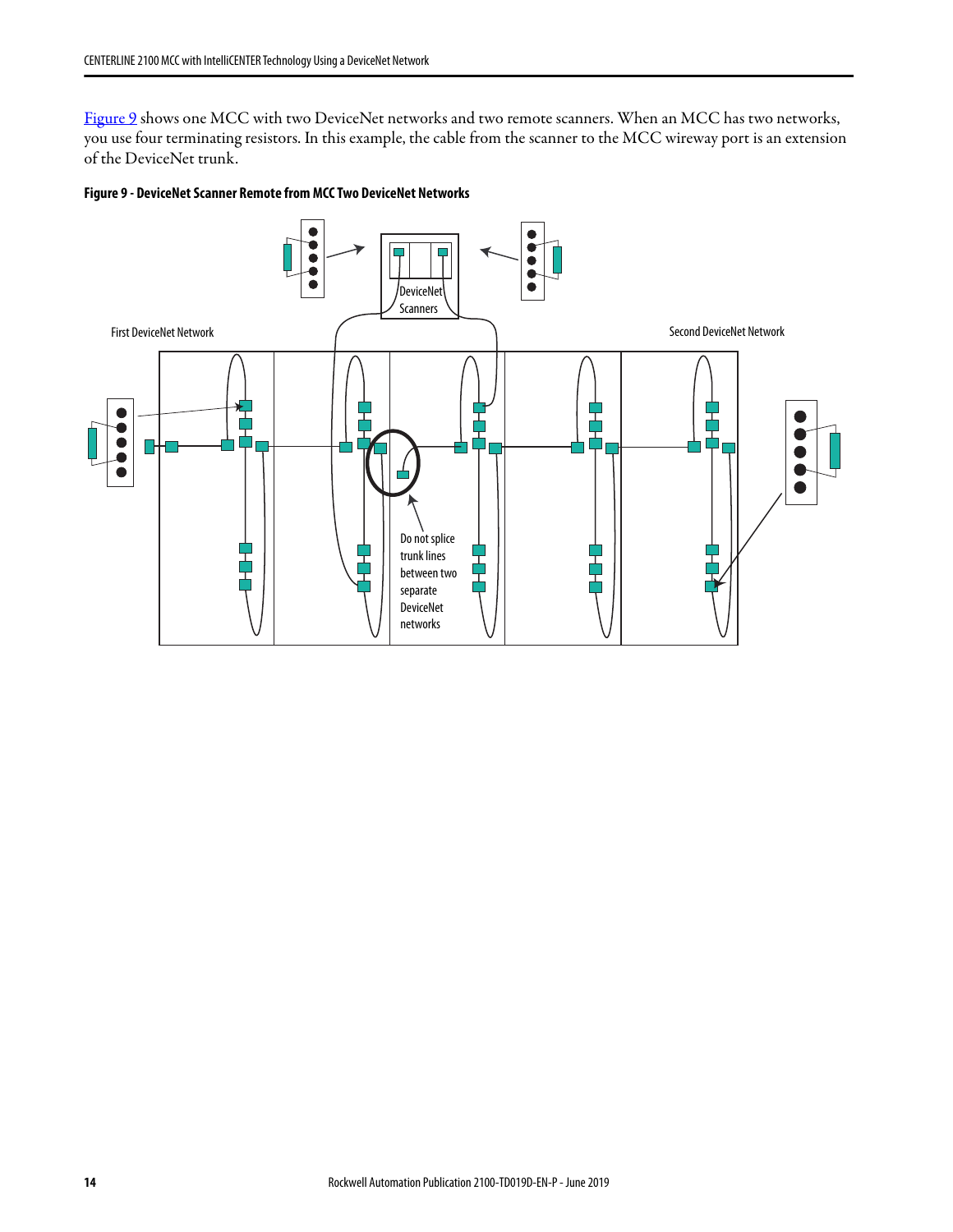[Figure 10](#page-14-0) shows two MCC lineups that are connected as one network with one remote scanner. The cable that connects to the two MCCs must be a trunk cable. Also, the cable from the scanner to the MCC wireway port is an extension of the DeviceNet trunk.

![](_page_14_Figure_2.jpeg)

<span id="page-14-0"></span>**Figure 10 - DeviceNet Scanner Remote from MCCs One DeviceNet Network; Divided MCC Line-up**

[Figure 11](#page-14-1) shows a remote scanner and a remote device. This example is one network and all cable external to the MCC must be trunk cable.

<span id="page-14-1"></span>**Figure 11 - DeviceNet scanner remote from MCCs One DeviceNet Network**

![](_page_14_Figure_6.jpeg)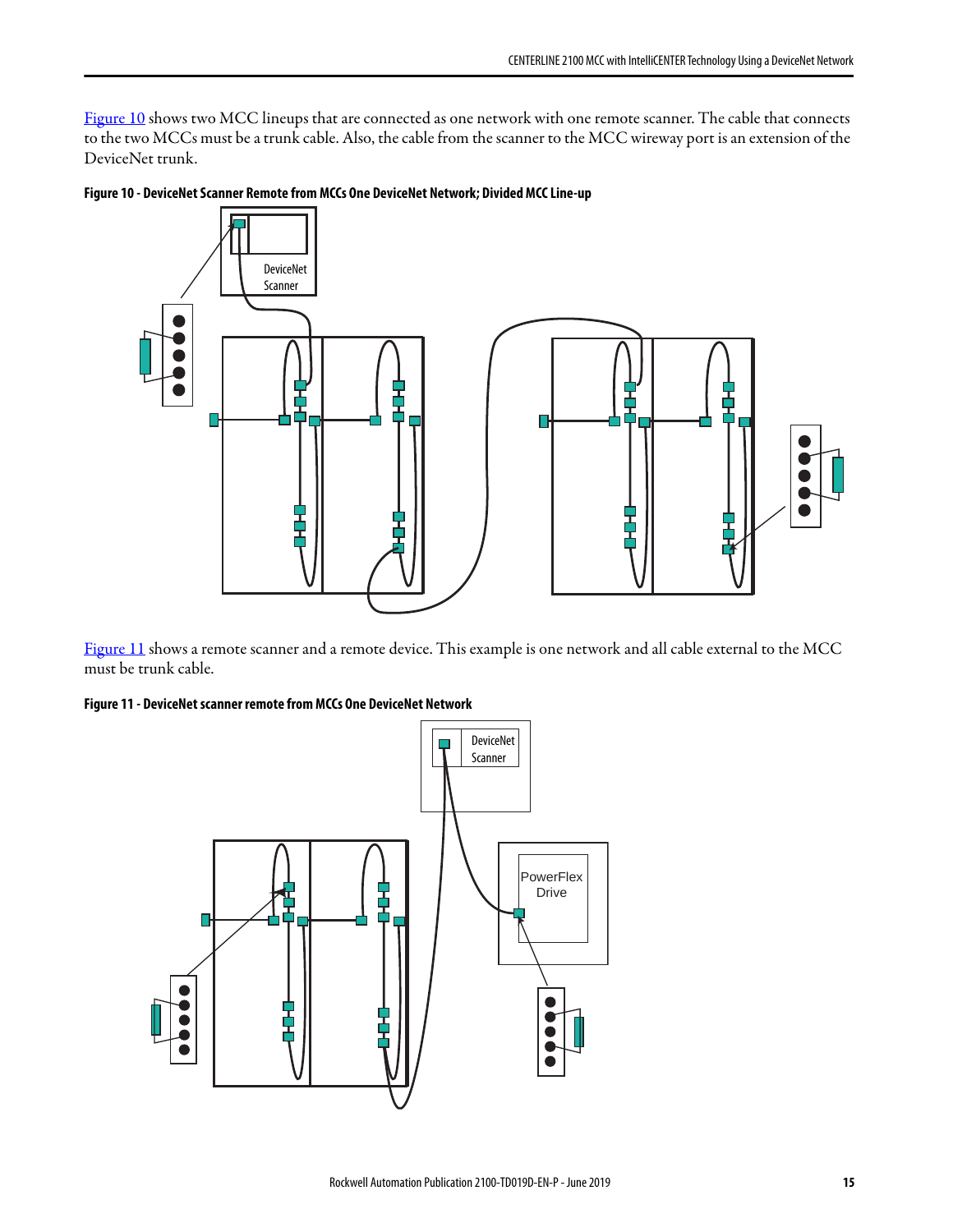**IMPORTANT** If the terminating resistor is being placed at a device that is remote from the MCC, remove the resistor from the supplied plug and install the resistor in an open row of terminals on a ten-terminal plug.

![](_page_15_Picture_2.jpeg)

Terminating resistor position in open row of terminals on a tenterminal plug connector

# <span id="page-15-0"></span>**Add a Motor Control Center Unit to a DeviceNet System**

Use this section to add Bulletin 2100 units to a DeviceNet MCC. Each DeviceNet component is factory-wired within the unit and has a communication cable that plugs into the device on one end and generally into a vertical wireway DeviceNet port on the other end.

![](_page_15_Picture_6.jpeg)

**ATTENTION:** Before performing any service or maintenance activities on MCC units or sections, disconnect all power sources.

For a CENTERLINE MCC with a Class 1 DeviceNet cabling system, follow these steps.

1. Determine the proper length of patch cable by measuring from the DeviceNet device in the unit to the DeviceNet port in the vertical wireway.

**IMPORTANT** You can make the cable as short as is practical; excessive drop lengths can lower data transmission rates. See DeviceNet Media Design and Installation Guide, publication **DNET-UM072**, for specific design parameters.

- 2. Cut the cable to the desired length by removing material from the end of the cable that has no connector plug.
- 3. Strip the cable and attach the separate five-terminal plug connector. The wire is color-coded for simplified wiring.
- 4. Insert the one connector into the DeviceNet port on the component in the unit and insert the other plug connector into the DeviceNet port in the vertical wireway.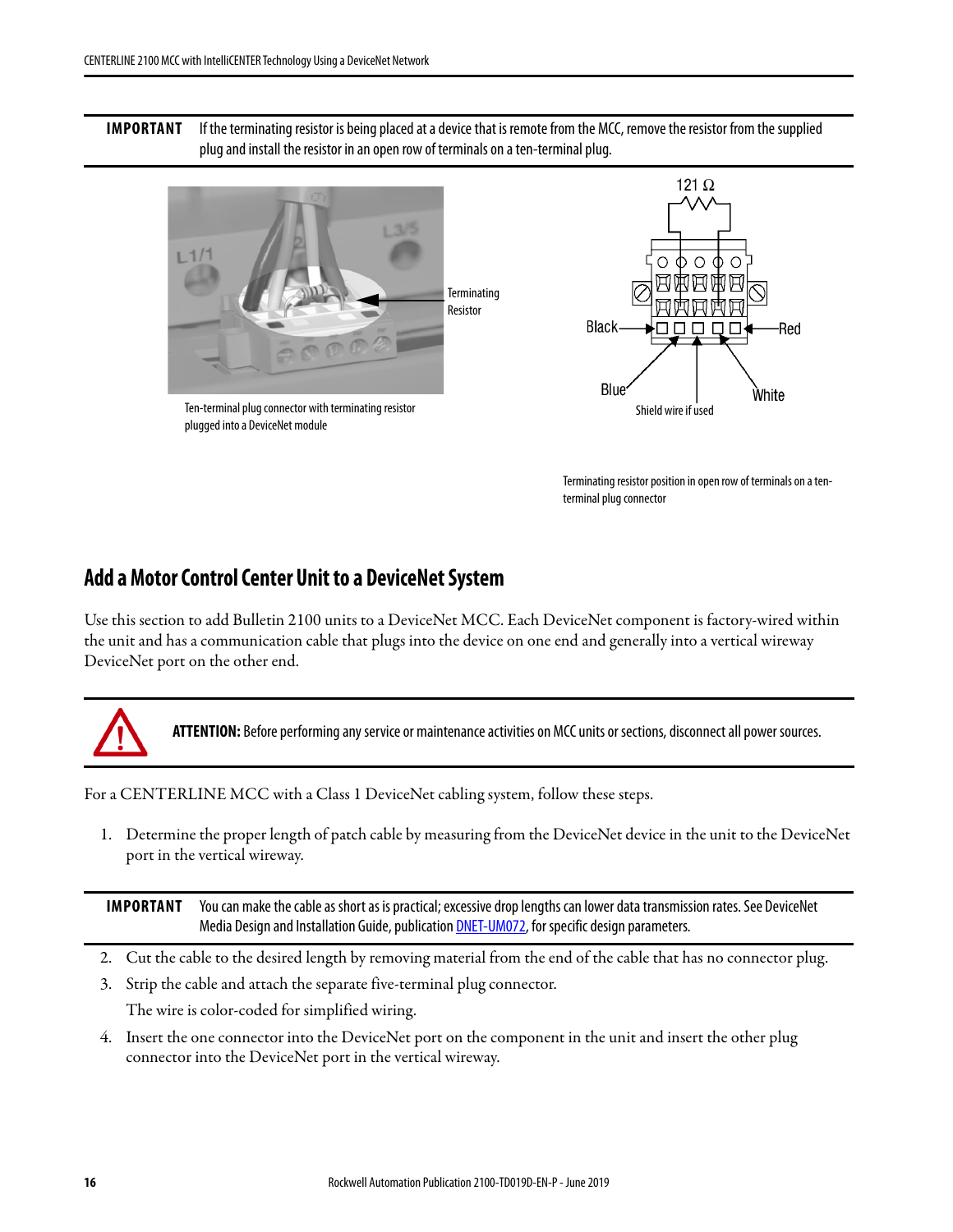5. Torque the screws on both connectors to 5 lboin (0.55 Nom).

If there is a need to plug in more devices than available DeviceNet ports in the vertical wireway, use a DeviceNet splitter connector (catalog number: 1485P-P1J5-UU5). The splitter connector lets you plug two devices into one port.

#### **Figure 12 - Connecting the Unit DeviceNet Cable to the DeviceNet port in the Back of the Vertical Wireway**

![](_page_16_Picture_4.jpeg)

# <span id="page-16-0"></span>**Splice DeviceNet Communication Cables in Motor Control Centers**

This section describes the recommended procedure for splicing DeviceNet communication cables (trunk lines) in MCCs. Use this section with Joining and Splicing Vertical Sections, publication [2100-IN010](https://literature.rockwellautomation.com/idc/groups/literature/documents/in/2100-in010_-en-p.pdf). You can splice cable to the leftmost or rightmost section of an MCC lineup.

- 1. Join the sections, following the instructions in publication [2100-IN010.](https://literature.rockwellautomation.com/idc/groups/literature/documents/in/2100-in010_-en-p.pdf)
- 2. To access splice connections, remove the red bus cover through the vertical wireway opening.
- 3. Splice the horizontal bus, following the instructions in publication [2100-IN010](https://literature.rockwellautomation.com/idc/groups/literature/documents/in/2100-in010_-en-p.pdf). Do not replace covers or plates now.
- 4. To splice DeviceNet trunk lines between separate sections, connect the linking plug from the right section into the left-section linking receptacle and torque connector screws to 5 lb•in (0.6 N•m).
- 5. When joining new sections to an existing MCC, remove the terminating resistor from the original final section (the one to which new sections were spliced).
- 6. Install the terminating resistor according to the [Terminating Resistors](#page-7-1) information supplied in the sections on pages <u>[8](#page-7-1)…15</u>.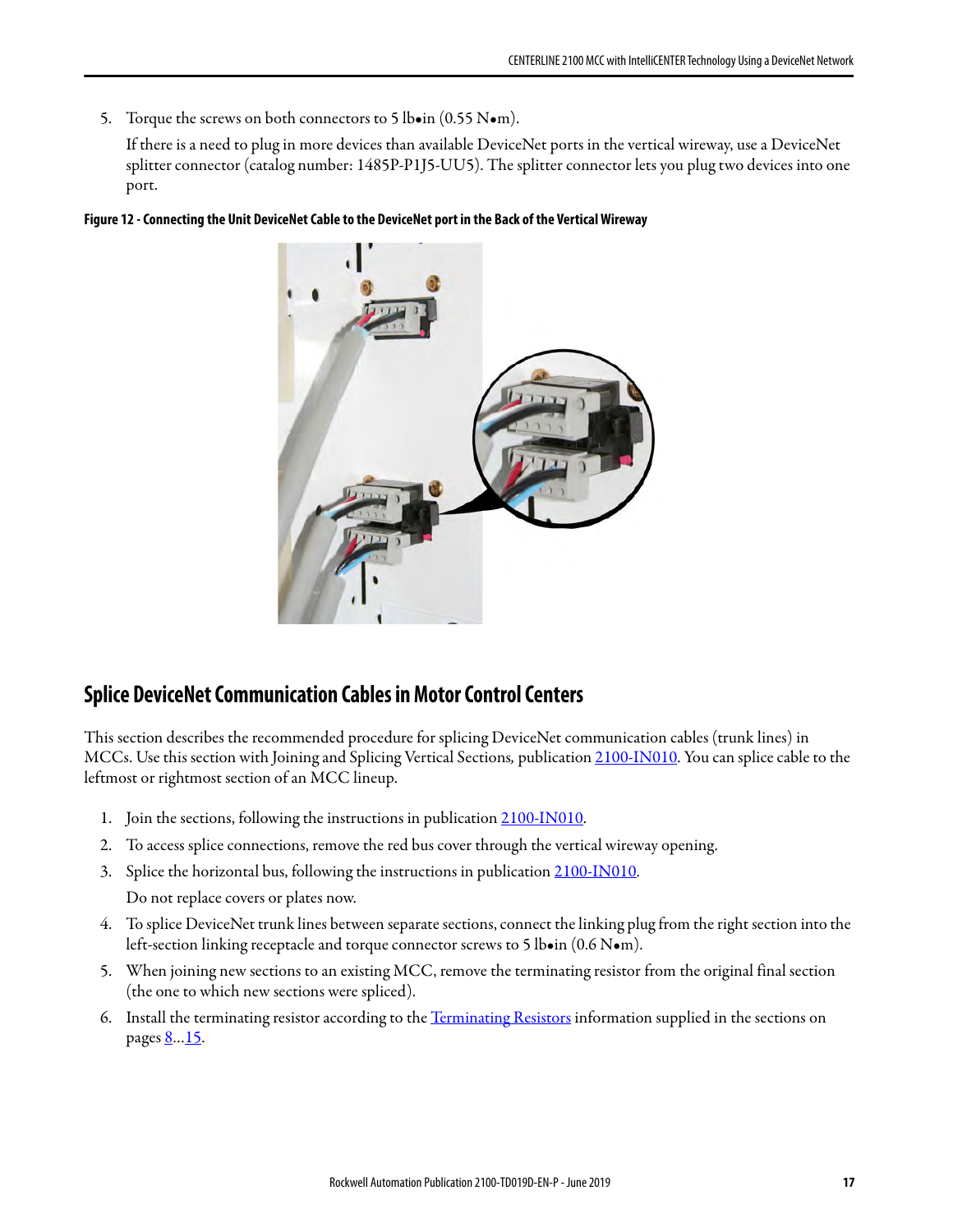- 7. When new sections are added, always complete the following design calculations:
	- Check the total number of nodes. See [System Architecture,](#page-2-0) which begins on page [3.](#page-2-0) If the number of nodes exceeds the guidelines, add a network.
	- Recalculate the total power consumption. If power consumption exceeds 8 A, add a power supply.
	- Verify the cumulative trunk length. See **System Architecture**.
	- Verify the cumulative drop length. See [System Architecture](#page-2-0).

#### **Figure 13 - MCC Section (Series M)**

Typical Single MCC Section (Series M)

![](_page_17_Figure_8.jpeg)

Front View of DeviceNet Splice (Series M)

![](_page_17_Picture_10.jpeg)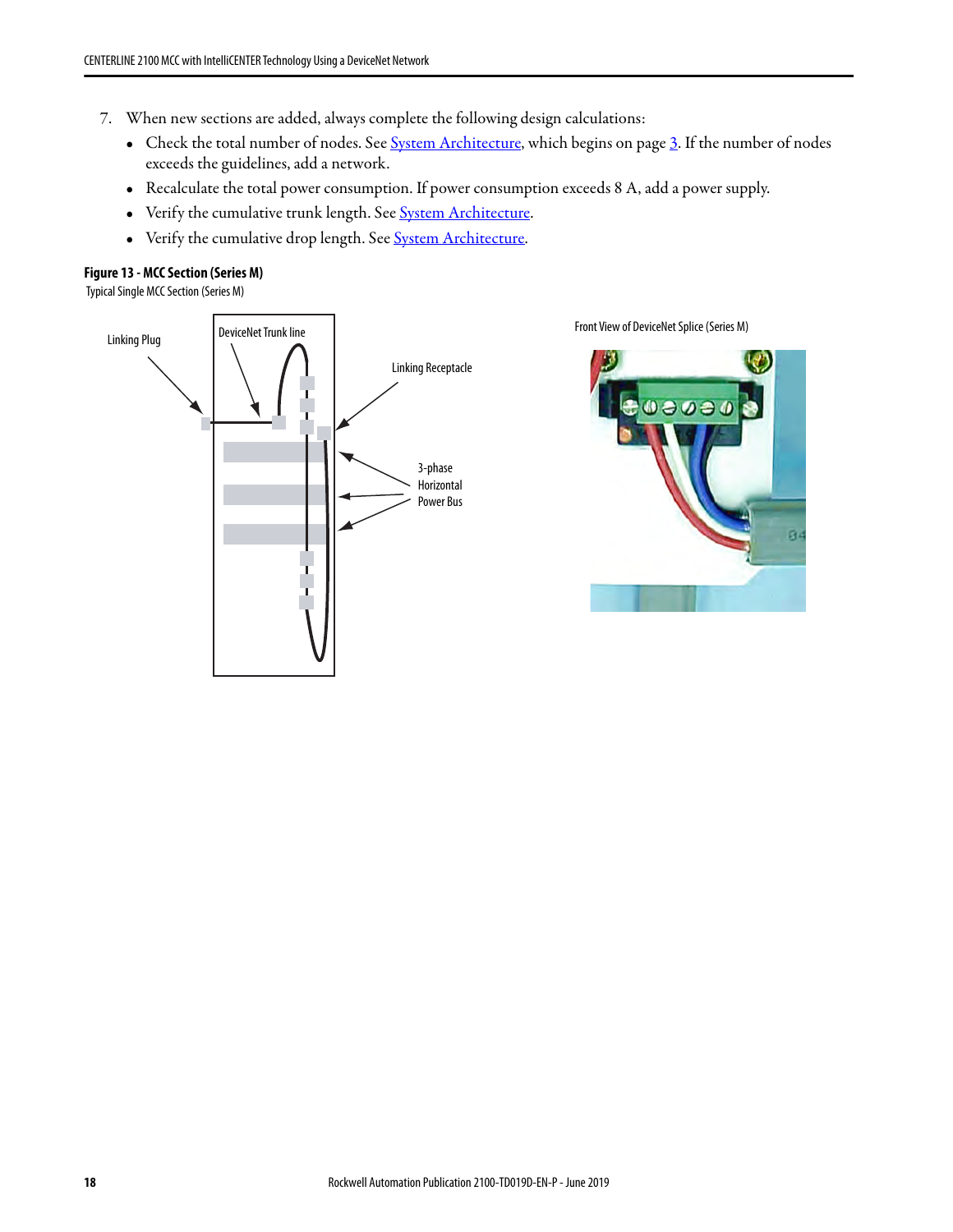![](_page_18_Figure_1.jpeg)

#### **Figure 14 - MCC Section (Series L)**

# <span id="page-18-0"></span>**DeviceNet Power Supply**

| <b>IMPORTANT</b> | The DeviceNet cable system requires a 24V DC power source to operate. The power supply must satisfy these requirements:   |  |
|------------------|---------------------------------------------------------------------------------------------------------------------------|--|
|                  | Meet NEC Class 1 requirements as outlined in Article 725                                                                  |  |
|                  | • Be DeviceNet compatible as specified in the ODVA requirements                                                           |  |
|                  | Power supplies that do not satisfy both points can result in damage to the DeviceNet signal and components, and a failure |  |
|                  | to comply with NEC, local codes, and inspection.                                                                          |  |

We can provide a power supply unit (catalog number 2100-DPS\_\_) with the MCC that meets all DeviceNet network requirements (consult your local Rockwell Automation salesperson or Allen-Bradley distributor). The power supply is available in three configurations:

- With circuit breaker
- With fusible disconnect and control transformer
- With no disconnecting means, which requires a separate 110…120V source
- Redundant configurations are also available

A cable connects the output of the power supply to a DeviceNet port in the back of the vertical wireway. The cable is already connected when the power supply unit ships installed in the MCC.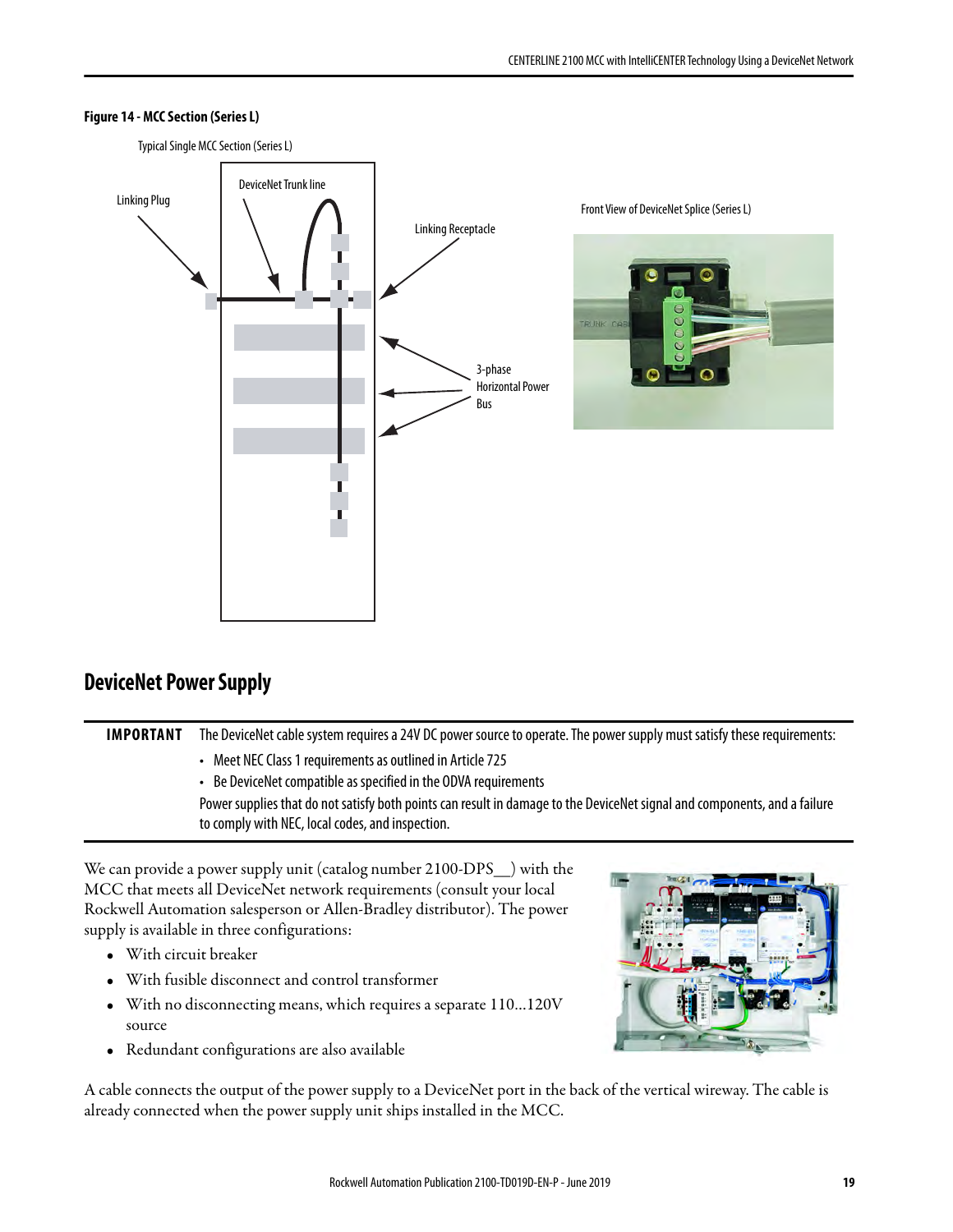Remote power supplies are required to meet the following specifications, per ODVA:

- Rated 24V DC  $(\pm 1\%)$
- Rise time of less than 250 ms to within 5% of 24V DC at full load of 8 A
- Current limit protection of 8 A continuous and 10 A for the first 250 ms
- Sized correctly to provide each device with its required power—each device typically requires 90…165 mA
- Derated for temperature by using manufacturer guidelines

### **Connect Power Supplies—Remote or in the MCC Line-Up**

Follow these guidelines to connect power supplies to minimize voltage drops in the DeviceNet system and help confirm proper supply voltage to system devices. See DeviceNet Media Design and Installation Guide, publication [DNET-](https://literature.rockwellautomation.com/idc/groups/literature/documents/um/dnet-um072_-en-p.pdf)[UM072](https://literature.rockwellautomation.com/idc/groups/literature/documents/um/dnet-um072_-en-p.pdf), for detailed connecting instructions.

### Series M Sections

For line-ups with more than eight sections, connect the power supply to the DeviceNet system within one section, on either side, of the middle of the line-up.

For line-ups with eight or fewer sections, connect the power supply to the DeviceNet system where it is convenient (no location restrictions).

### Series L Sections

Connect the power supply to the DeviceNet system where it is convenient (no location restrictions).

### **Network Grounding at the Power Supply**

Ground the DeviceNet cable at only one location. The ideal choice is at the power supply. Ground the power supply and 24V DC common (black wire) by using #8 AWG wire.

#### Best Grounding Practice

- If the power supply comes installed in the MCC, the black 24V DC common terminal is grounded within the unit. To improve the grounding, use #8 AWG green wire and ground the black 24V DC common terminal to a stable ground *external to* the MCC (or to an optional TE ground inside the MCC).
- If the power supply is external, the same grounding recommendations apply.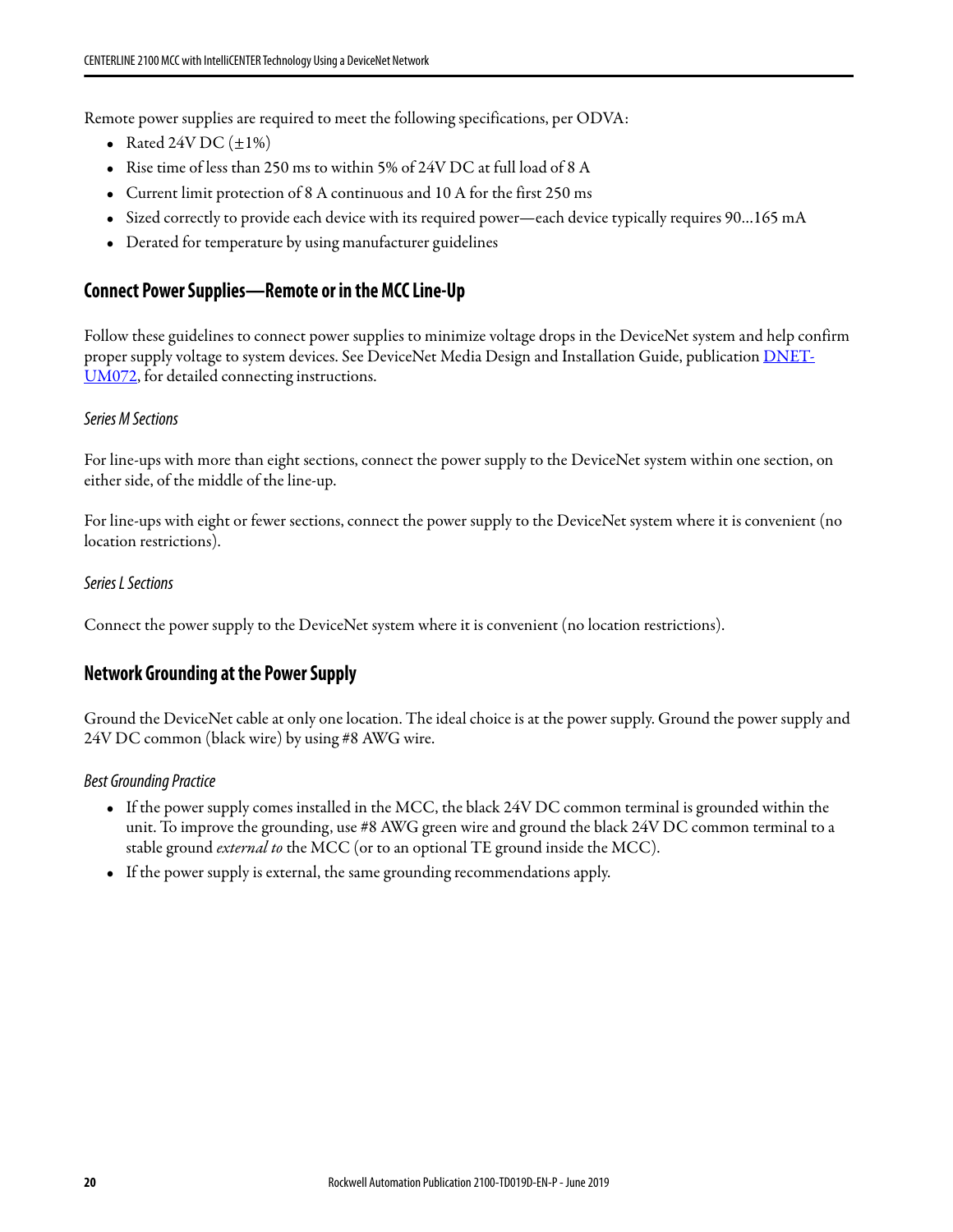# **Connecting Two Power Supplies**

Install an additional 24V DC Class 1 power supply for MCC line-ups with more than 17 sections. When you use two power supplies, you must break the red conductor between the power supplies. Locate a linking connector between sections and disconnect the red conductor [\(Figure 15\)](#page-20-1).

Ground only ONE of the two power supplies.

#### <span id="page-20-1"></span>**Figure 15 - Connecting Two Power Supplies**

![](_page_20_Figure_5.jpeg)

Position each power supply to make sure that it feeds a maximum of eight sections to the left or right (see the sample lineup).

![](_page_20_Figure_7.jpeg)

MCC line-ups with more than 17 sections can exceed the 75 meters (246 feet) trunk length limit to support 500 Kbps communication. When the trunk length exceeds this limit, 250 Kbps communication is specified.

# <span id="page-20-0"></span>**System Design Installation Checklist**

When installing an MCC with DeviceNet network, use the following checklist before you apply power to the network:

- Number of nodes does not exceed 64, with three nodes reserved for scanner (node 00), personal computer (node 62), and new device (node 63)
- Individual drop lengths do not exceed 20 feet (6 m)
- Cumulative drop length does not exceed the desired network communication rate limit: 128 ft (39 m) at 500 Kbps, 256 ft (78 m) at 250 Kbps, or 512 ft (156 m) at 125 Kbps
- Total trunk length does not exceed the maximum allowable per the network communication rate: 246 ft (75 m) at 500 Kbps, 656 ft (200 m) at 250 Kbps, or 1378 ft (420 m) at 125 Kbps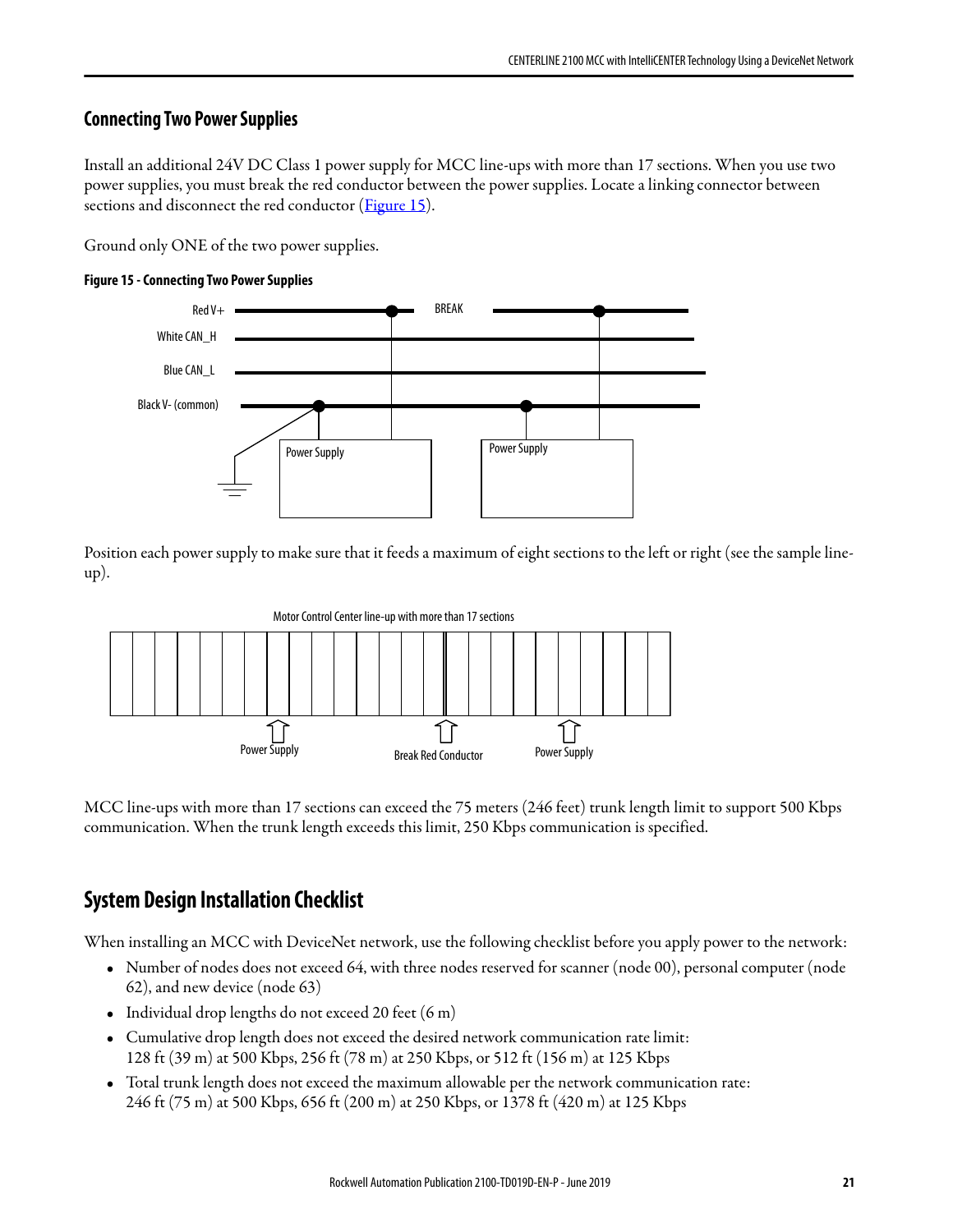| <b>IMPORTANT</b> For MCCs with IntelliCENTER technology, 500 Kbps provides optimum performance, but you can use 250 Kbps. A |  |  |
|-----------------------------------------------------------------------------------------------------------------------------|--|--|
| communication rate of 125 Kbps is not recommended.                                                                          |  |  |

- Verify that all devices are programmed to the same communication rate. Autobaud can be used for each device. The scanner then sets the communication rate for the entire system.
- Verify that terminating resistors are in place at the trunk line terminations and measure for proper resistors (121 ohms, 1/4 W, 1%, metal film).
- Verify that the power supply for the system is 24V DC.
- Total power load and distribution points do not exceed 8 A.
- The system has one, and only one, earth ground for the V-.
- There is an earth ground connection.
- All connections are inspected for loose wires, opens, and shorts.

# <span id="page-21-0"></span>**DeviceNet Software Installation Checklist**

The following general steps, along with references for more information, are provided to assist with the DeviceNet software installation process.

- 1. Install the communication card in your personal computer.
- 2. Load the Windows hardware drivers for the communication card.
- 3. Load RSNetWorx™ for DeviceNet and RSLinx® software.
- 4. Configure the RSLinx driver.
	- Within the RSWho function, make sure no unrecognized devices (for example, '?' symbols) appear for any devices. If an unrecognized device appears, load the Electronic Data Sheet (EDS) file. See How to Find [Electronic Data Sheets \(EDS\) on page](#page-22-0) 23 for further details.

**IMPORTANT** Do not leave the RSWho constantly browsing. Be sure to close the RSWho screen or disable the Autobrowse.

5. Use RSNetWorx for DeviceNet to program and configure devices (for example, full load current, acceleration rate).

Do not download to a device before uploading from that device. Otherwise, the node and communication rates are overwritten, which requires each device to be individually manually reprogrammed.

Make sure to set communication-loss behavior for each device.

**IMPORTANT** You can use RSNetWorx for DeviceNet to change communication rates and node numbers, but remember that the devices are normally pre-programmed at the factory.

6. Use RSNetWorx for DeviceNet to program the DeviceNet scanner.

### **IMPORTANT** When you use a 2100-GK61 communication module, keep in mind that there are two extra bytes of receive data for the inputs on the 2100-GK61. Confirm that the number of bytes in the scanner configuration corresponds with the number of bytes in the device. See the 2100-GK61 user manual (publication [2100-UM001,](https://literature.rockwellautomation.com/idc/groups/literature/documents/um/2100-um001_-en-p.pdf) chapter 4) for more details.

7. Write the PLC program.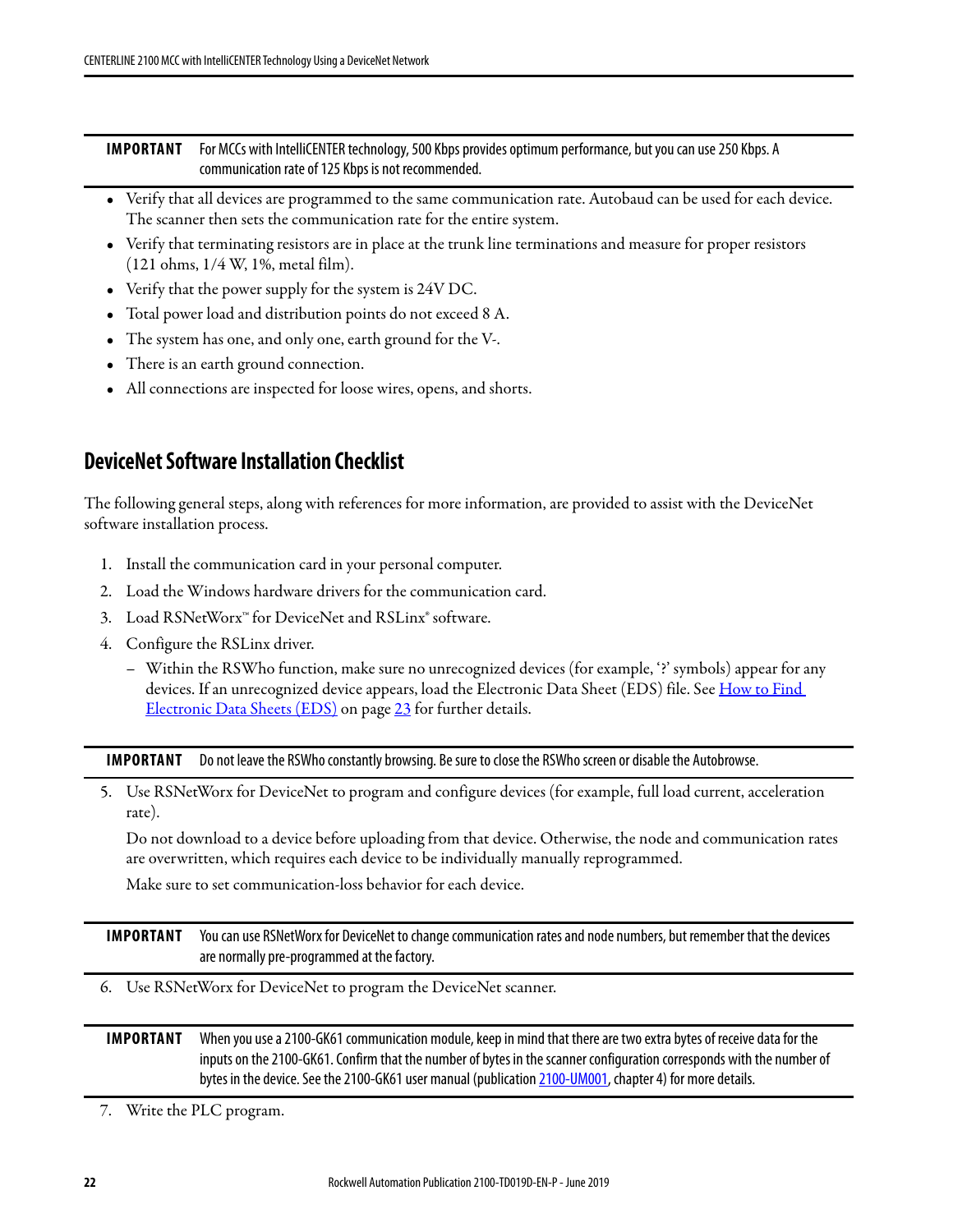8. If IntelliCENTER software is provided, follow the instructions in the IntelliCENTER Software User Manual, publication [MCC-UM002.](https://literature.rockwellautomation.com/idc/groups/literature/documents/um/mcc-um002_-en-p.pdf)

# <span id="page-22-0"></span>**How to Find Electronic Data Sheets (EDS)**

After installing IntelliCENTER software, you must register an Electronic Data Sheet (EDS) file for each unique device in the MCC. This section details how to perform that task.

### **Definition of EDS Files**

EDS files are simple text files that are used by network configuration tools—such as RSNetWorx, and IntelliCENTER software—to help identify products and easily commission them on a network. EDS files describe a product device type, product revision, and configurable parameters on a DeviceNet network.

### **Necessary EDS Files**

For IntelliCENTER MCCs, the data CD contains a directory (<cdrom>:\<order>\<item>\EDS) of all EDS files necessary for the devices in your IntelliCENTER MCC. The installation program automatically registers the EDS files.

For IntelliCENTER and DeviceNet MCCs, a separated 'EDS file' CD is provided. This CD contains EDS files for all DeviceNet products that are found in MCCs.

### **Installing EDS Files**

The EDS files are installed with a program from Rockwell Software® that is also on the IntelliCENTER data CD (in the same directory as the EDS files). This program is called 'RSHWare.exe.'

To install the EDS files:

- 1. Run the program RSHWare.exe.
- 2. Click Add/Remove.
- 3. Select Register an EDS file. Click Next.
- 4. Select Register a directory of EDS files.
- 5. Browse to the EDS directory on the data CD.
- 6. Click Next.

The Installer displays the test results.

- 7. Click Next to continue.
- 8. Change the graphic image for each device if necessary and click Next to continue. The Installer displays the final task summary.
- 9. Click Next to continue.
- 10. Click Finish when completed.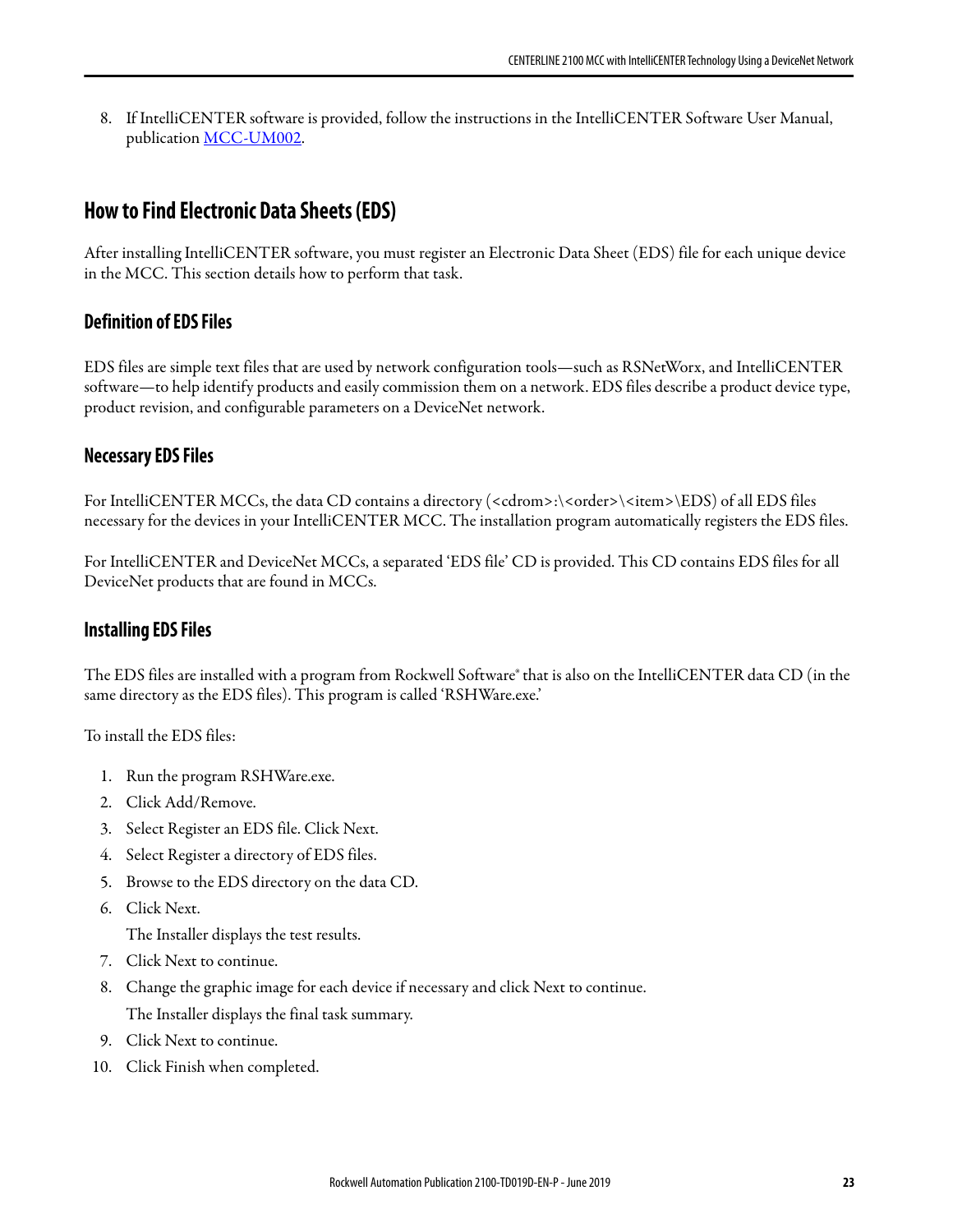# **Finding EDS Files for Other Devices**

EDS files can be obtained at [https://compatibility.rockwellautomation.com/.](https://compatibility.rockwellautomation.com/)

### **Uploading EDS Files from the Device**

You can use RSNetWorx for DeviceNet to upload an EDS file directly from the device. If an EDS file cannot be found by other methods, refer to the RSNetWorx help file for steps to upload an EDS file.

# <span id="page-23-0"></span>**Additional Resources**

These documents contain additional information concerning related products from Rockwell Automation.

| <b>Resource</b>                                                                                                                                        | <b>Description</b>                                                                                                            |
|--------------------------------------------------------------------------------------------------------------------------------------------------------|-------------------------------------------------------------------------------------------------------------------------------|
| CENTERLINE 2100 Motor Control Centers brochure, publication 2100-BR006                                                                                 | Provides information on the product offerings of the CENTERLINE 2100 motor control<br>centers.                                |
| IntelliCENTER Software User Manual, publication MCC-UM002                                                                                              | Provides information on the use of IntelliCENTER software.                                                                    |
| Integrated, Intelligent Motor Control Centers, publication 2100-WP001                                                                                  |                                                                                                                               |
| Joining and Splicing Vertical Sections, publication 2100-IN010                                                                                         | Provides information for joining and splicing vertical sections.                                                              |
| DeviceNet Media Design Installation Guide, publication <b>DNET-UM072</b>                                                                               | Provides information for planning and installing a DeviceNet network.                                                         |
| KwikLink <sup>™</sup> Radiated Immunity Testing, publication 1485-WP001                                                                                | Provides information for the KwikLink flat media system.                                                                      |
| IntelliCFNTFR software information website.<br>https://ab.rockwellautomation.com/Motor-Control/Motor-Control-Centers/IntelliCENTER-<br><b>Software</b> | Provides information, documentation, and resources for IntelliCENTER software for<br><b>CENTERLINE motor control centers.</b> |
| Motor control centers information website.<br>https://ab.rockwellautomation.com/Motor-Control/Motor-Control-Centers                                    | Provides information, documentation, and resources for motor control centers.                                                 |
| DeviceNet (Allen-Bradley) information website.<br>https://ab.rockwellautomation.com/Networks-and-Communications/DeviceNet-Network                      | Provides information for DeviceNet products and media.                                                                        |
| Electronic data sheets (EDS) files https://compatibility.rockwellautomation.com/                                                                       | Provides a site to access EDS files for products.                                                                             |
| Open DeviceNet Vendor Association (ODVA) https://www.odva.org/                                                                                         | Provides information, documentation, and resources for a DeviceNet network.                                                   |
| Industrial Automation Wiring and Grounding Guidelines, publication 1770-4.1                                                                            | Provides general quidelines for installing a Rockwell Automation industrial system.                                           |
| Product Certifications website, rok.auto/certifications                                                                                                | Provides declarations of conformity, certificates, and other certification details.                                           |

You can view or download publications at<http://www.rockwellautomation.com/literature/>.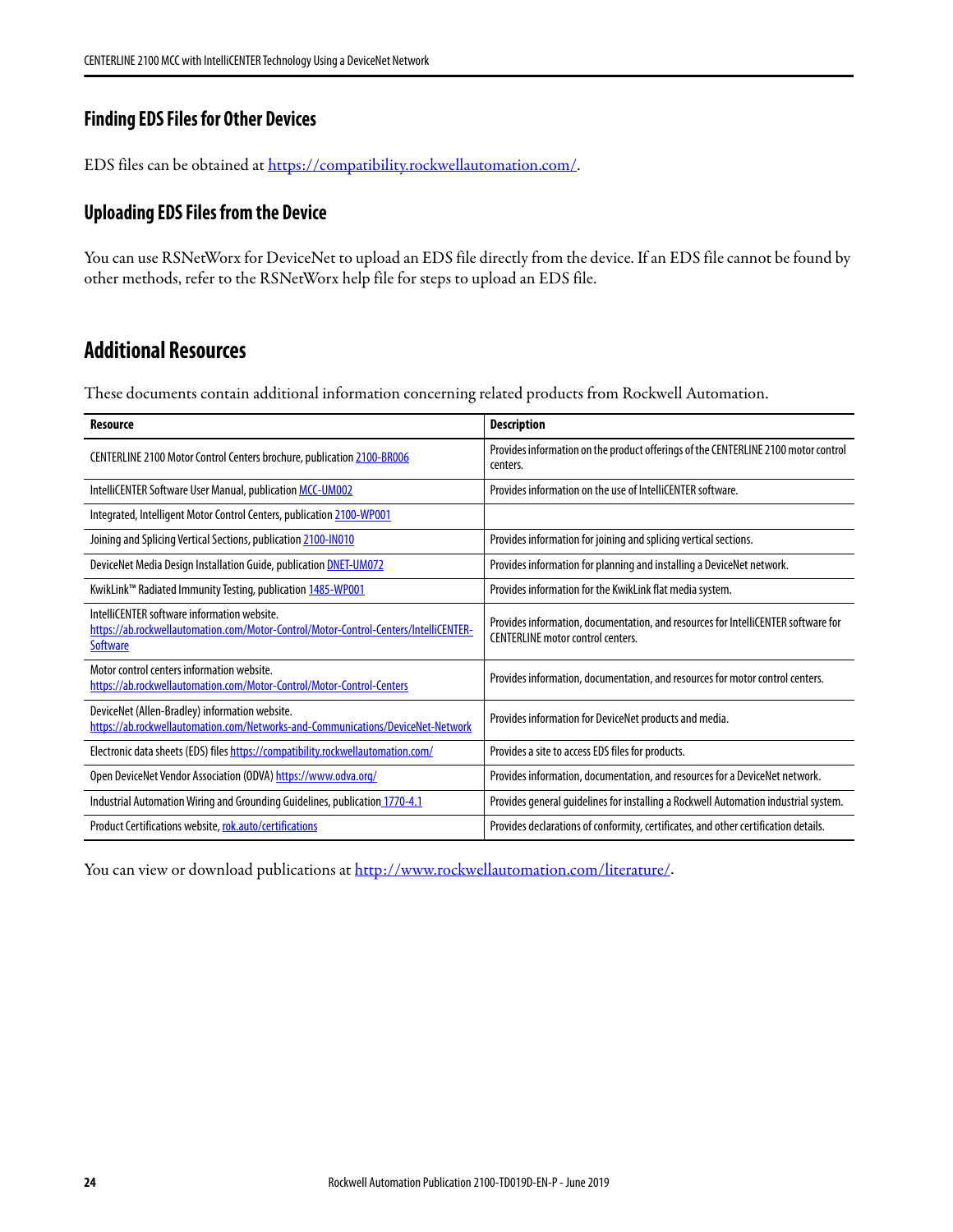**Notes:**